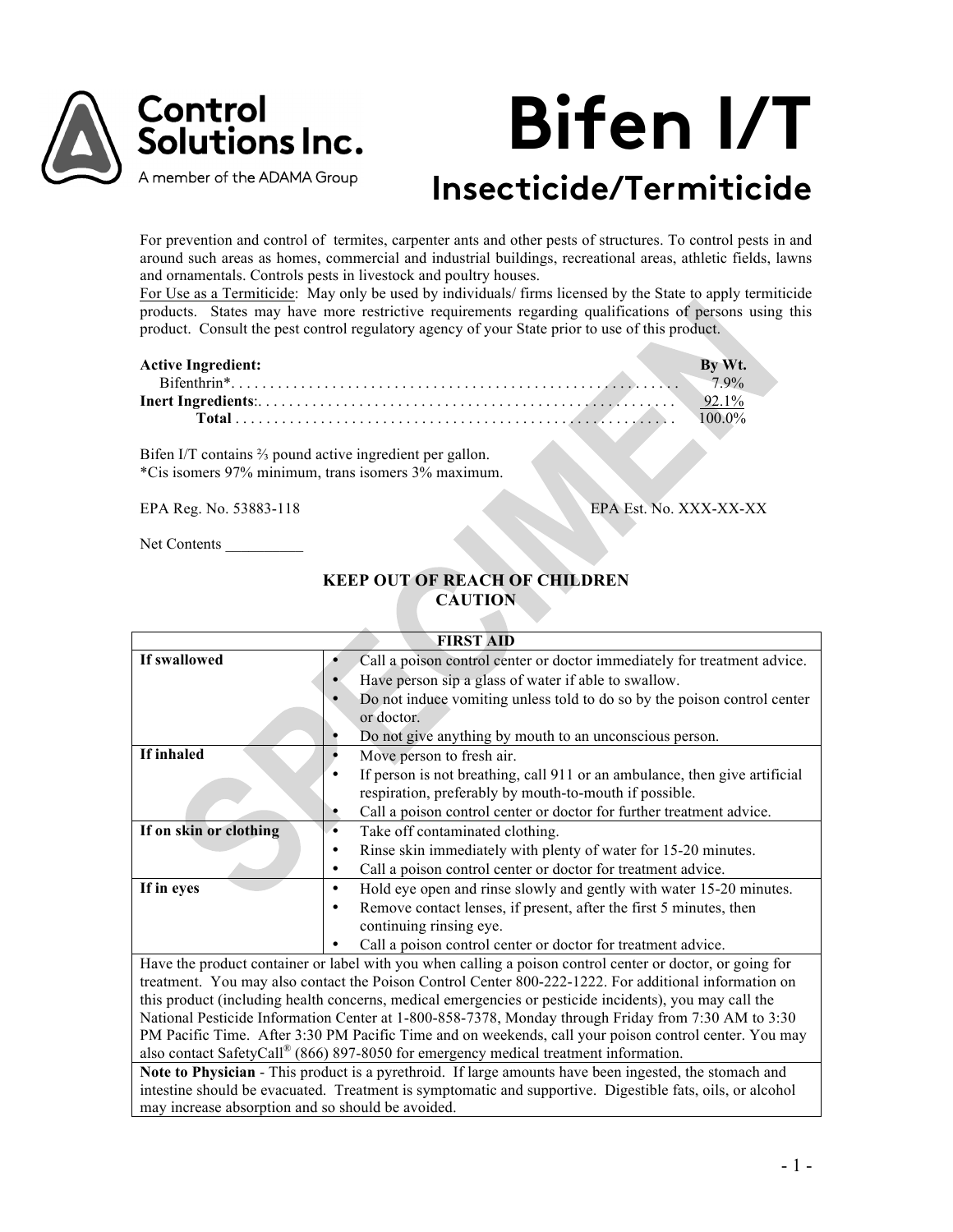# **PRECAUTIONARY STATEMENTS Hazards to Humans and Domestic Animals Caution**

Harmful if swallowed, inhaled, or absorbed through skin. Avoid contact with skin, eyes or clothing. Avoid breathing spray mist. Wash thoroughly with soap and water after handling and before eating, drinking, chewing gum, using tobacco or using the toilet. Remove contaminated clothing and wash before reuse.

All pesticide handlers (mixers, loaders, and applicators) must wear long-sleeved shirt and long pants, socks, shoes, and chemical-resistant gloves. After the product is diluted in accordance with label directions for use, and/or when mixing and loading using a closed spray tank transfer system, or an in-line injector system, shirt, pants, socks, shoes, and waterproof gloves are sufficient. In addition, all pesticide handlers must wear a respiratory protection device' when working in a non-ventilated space. All pesticide handlers must wear protective eyewear when working in non-ventilated space or when applying termiticide by rodding or sub-slab injection.

<sup>1</sup>Use one of the following: NIOSH approved respirator with any R, P or HE filter or a NIOSH approved respirator with an organic vapor (OV) cartridge or canister with any R, P, or HE pre-filter.

# **Environmental Hazards**

This pesticide is extremely toxic to fish and aquatic invertebrates. To protect the environment, do not allow pesticide to enter or run off into storm drains, drainage ditches, gutters or surface waters. Applying this product in calm weather when rain is not predicted for the next 24 hours will help to ensure that wind or rain does not blow or wash pesticide off the treatment area. Rinsing application equipment over the treated area will help avoid run off to water bodies or drainage systems. Care should be used when spraying to avoid fish and reptile pets in/around ornamental ponds. This product is highly toxic to bees exposed to direct treatment or residues on blooming crops or weeds. Do not apply this product or allow to drift to blooming crops if bees are visiting the treatment area.

# **Physical and Chemical Hazards**

Do not apply water-based dilutions of Bifen I/T to electrical conduits, motor housings, junction boxes, switch boxes or other electrical equipment because of possible shock hazard.

# **DIRECTIONS FOR USE**

It is a violation of Federal Law to use this product in a manner inconsistent with its labeling.

Do not apply a broadcast application to interior surfaces of homes.

Do not apply by air.

Do not apply in greenhouses, nurseries.

Do not apply this product through any kind of irrigation system.

Not for use on sod farm turf, golf course turf, or grass grown for seed.

Do not apply to pets, crops, or sources of electricity.

Firewood is not to be treated.

Use only in well-ventilated areas.

During any application to overhead areas of structure, cover surface below with plastic sheeting or similar material except for soil surfaces in crawlspaces.

Do not allow spray to contact food, foodstuffs, food-contacting surfaces or food utensils or water supplies. Thoroughly wash dishes and food handling utensils with soap and water if they become contaminated by application of this product.

Do not treat areas where food is exposed.

During indoor surface applications do not allow dripping or runoff to occur.

Do not allow contact with treated surfaces by people or pets before spray has dried.

Bifen I/T will not discolor or otherwise harm surfaces that water alone will not discolor or otherwise harm.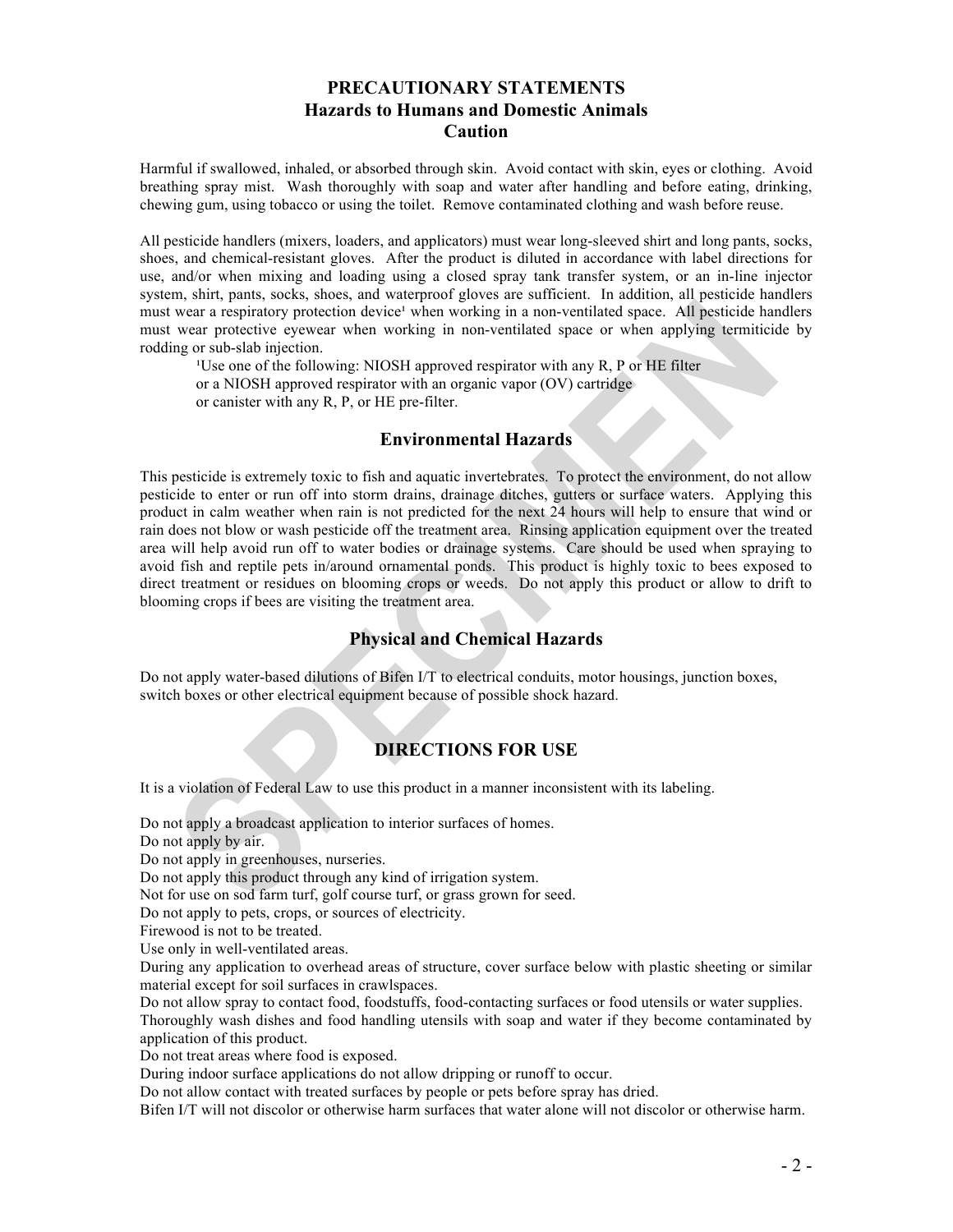Do not apply this product in patient rooms or in any rooms while occupied by the elderly or infirm. Do not apply Bifen I/T in classrooms, libraries, sports venues, or other institutional facilities when they are occupied.

Bifen I/T may be applied with low-volume application equipment, including Actisol® and Micro-Injector®, for general surface, spot, crack and crevice, and deep harborage treatments.

Not for use on plants being grown for sale or other commercial use, or for commercial seed production, or for research purposes. For use on plants intended only for aesthetic purposes or climactic modifications and being grown in interior plantscapes, ornamental gardens or parks, or lawns and grounds.

Application is prohibited directly into sewers or drains, or to any area like a gutter where drainage to sewers, storm drains, water bodies, or aquatic habitat can occur. Do not allow the product to enter any drain during or after application.

#### **Additional Application Restrictions for Residential Outdoor Surface and Space Sprays:**

All outdoor applications must be limited to spot or crack-and-crevice treatments only, except for the following permitted uses:

- 1. Applications to soil or vegetation around structure;
- 2. Applications to lawns, turf, and other vegetation;
- 3. Applications to building foundations, up to a maximum height of 3 feet above grade;
- 4. Applications to underside of eaves, soffits, doors, or windows permanently protected from rainfall by a covering, overhang, awning or other structure;
- 5. Applications around potential pest entry points into buildings, when limited to a surface band not to exceed one inch in width;
- 6. Applications made through the use of a coarse, low pressure spray to only those portions of surfaces that are directly above bare soil, lawn, turf, mulch or other vegetation, as listed on this label, and not over an impervious surface, drainage or other condition that could result in runoff into storm drains, drainage ditches, gutters, or surface waters, in order to control occasional invaders or aggregating pests.

Other than applications to building foundations, all outdoor applications to impervious surfaces such as sidewalks, driveways, patios, porches and structural surfaces (such as windows, doors, and eaves) are limited to spot and crack-and-crevice applications, only.

When treating adjacent to an existing structure, the applicator must check the area to be treated, and immediately adjacent areas of the structure, for visible and accessible cracks and holes to prevent any leaks or significant exposures to persons occupying the structure. People present or residing in the structure during application must be advised to remove their pets and themselves from the structure if they see any signs of leakage. After application, the applicator is required to check for leaks. All leaks resulting in the deposition of termiticide in locations other than those prescribed on this label must be cleaned up prior to leaving the applications site. Do not allow people or pets to contact contaminated areas or to reoccupy contaminated areas of the structure until the clean-up is completed.

## **Distributors Should Sell in Original Packages Only.**

## **STORAGE AND DISPOSAL**

Do not contaminate water, food or feed by storage or disposal.

**Storage and Spill Procedures:** Store upright at room temperature. Avoid exposure to extreme temperatures. In case of spillage or leakages, soak up with an absorbent material such as sand, sawdust, earth, Fuller's earth, etc. Dispose of with chemical waste.

**Pesticide Disposal:** Pesticide, spray mixture or rinse water that cannot be used according to label instructions must be disposed of at or by an approved waste disposal facility.

#### **Container Disposal:**

**For Containers equal to or less than 5 Gallons:** Nonrefillable container. Do Not reuse or refill this container. Clean container promptly after emptying. Triple rinse as follows: Empty the remaining contents into application equipment or a mix tank and drain for 10 seconds after the flow begins to drip. Fill the container ¼ full with water and recap. Shake for 10 seconds. Pour rinsate into application equipment or a mix tank or store rinsate for later use or disposal. Drain for 10 seconds after the flow begins to drip. Repeat this procedure two more times. Offer for recycling if available. If recycling is not available, puncture or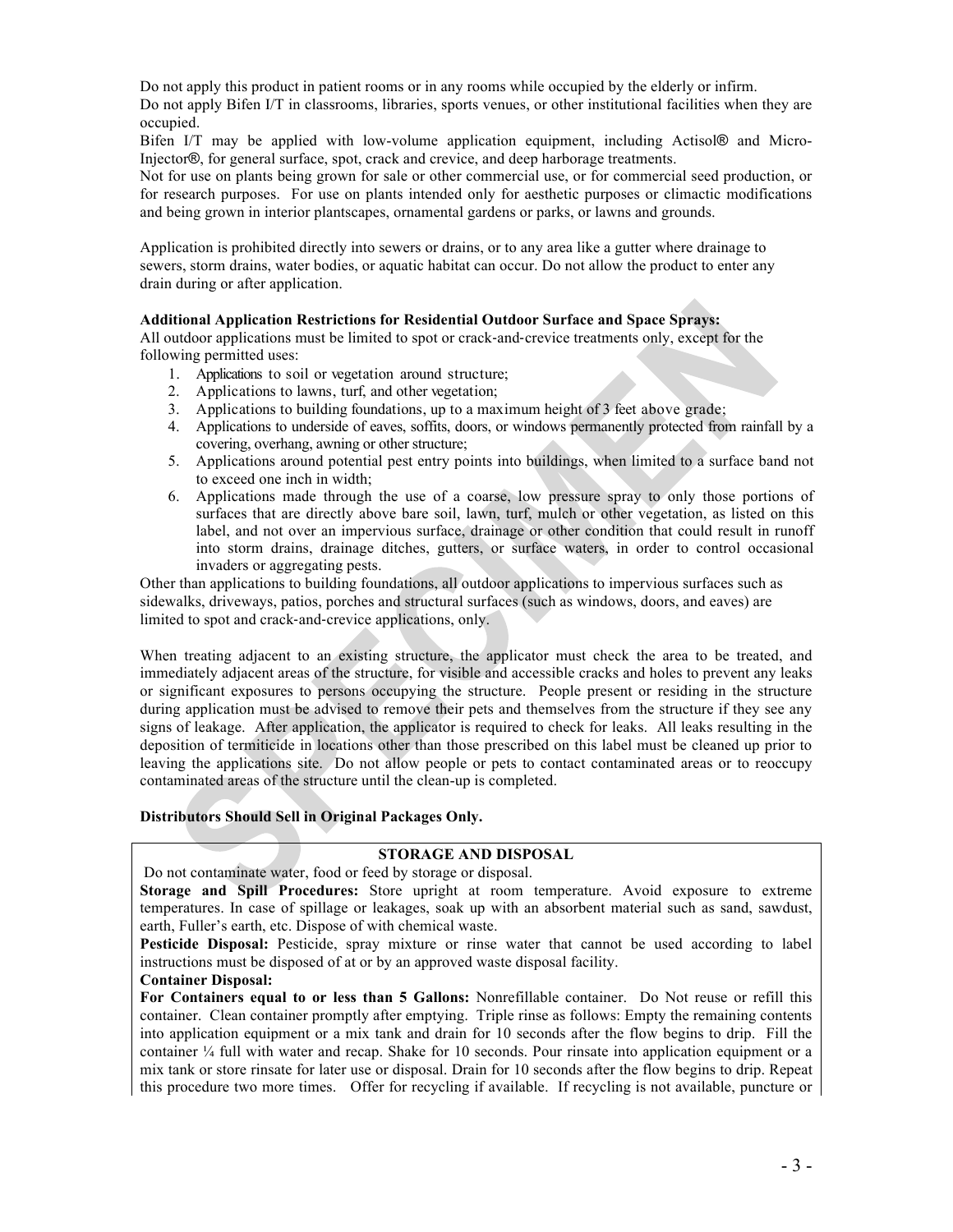dispose of in a sanitary landfill or incineration or if allowed by state and local authorities by burning. If burned stay out of smoke.

**For Containers greater than 5 Gallons***:* Nonrefillable container. Do not reuse or refill this container. Clean container promptly after emptying. Triple rinse as follows: Empty the remaining contents into application equipment or a mix tank. Fill the container 1/4 full with water. Replace and tighten closures. Tip container on its side and roll it back and forth, ensuring at least one complete revolution, for 30 seconds. Stand the container on its end and tip it back and forth several times. Turn the container over onto its other end and tip it back and forth several times. Empty the rinsate into application equipment or a mix tank or store rinsate for later use or disposal. Repeat this procedure two more times. Offer for recycling if available. If recycling is not available, puncture or dispose of in a sanitary landfill or incineration or if allowed by state and local authorities by burning. If burned stay out of smoke.

**For Bulk containers: (Refillable Container***)* Refill this container with pesticides only. Do not reuse this container for any other purpose*.* Cleaning the container before final disposal is the responsibility of the person disposing of the container. Cleaning before refilling is the responsibility of the re-filler.To clean the container before final disposal, empty the remaining contents from this container into application equipment or mix tank. Fill the container about 10 percent full with water. Agitate vigorously or recirculate water with the pump for 2 minutes. Pour or pump rinsate into application equipment or rinsate collection system. Repeat this procedure two more times.

# **APPLICATION DIRECTIONS**

Not for use on plants being grown for sale or other commercial use, or for commercial seed production, or for research purposes. For use on plants intended only for aesthetic purposes or climatic modifications and being grown in interior plantscapes, ornamental gardens or parks, or lawn and grounds. Only use this product on plants being grown for aesthetic or climatic purposes and in interior and exterior sites, such as, gardens, parks, lawns, and grounds, and other ornamental sites. Do not use on vegetation intended for sale or other commercial uses. Do not use on plants grown for seed production or research purposes.

Using this product in and around structures and building construction will prevent and control termite infestations.

To institute a barrier between the wood and the termites in the soil, the chemical emulsion must be effectively dispersed in the soil. It is important to remove unnecessary materials that contain cellulose and wood from around foundation walls, crawl spaces (inside of structure), and porches, and fix damaged plumbing and construction grade in order to deny termite access to moisture.

To use this product effectively, it is important that the service technician be familiar with current control practices including trenching, rodding, subslab injection, low-pressure spray applications, coarse fan spraying of soil surfaces, crack and crevice (void) injection, excavated soil treatment and brush and spray applications to infested or susceptible wood. Using these techniques correctly is essential to prevent or control infestations by subterranean termite species of genera *Reticulitermes, Zootermopsis, Coptotermes and Heterotermes.* When determining what procedures to follow, the service technician should consider certain variables. Some of the variables to consider are species biology and behavior, structure design, heating, ventilation, and air conditioning (HVAC) systems, water table, soil type and compaction, grade conditions, and the location and type of domestic water supplies and utilities.

For information concerning the most up to date control practices in a given region or locale, consult the local resources for structural pest control, state cooperative extensions or regulatory agencies.

# **General Applications Instructions**

Bifen I/T controls a wide range of listed pests on flowers, foliage plants, non-bearing fruit and nut trees, shrubs, and ornamental trees, in interior and exterior plantscapes, such as those in hotels, office buildings, shopping malls, etc., and around athletic fields, homes, institutional buildings, parks, and recreational areas. Non-bearing fruit and nut trees are those that will not produce a harvestable crop during the season of application.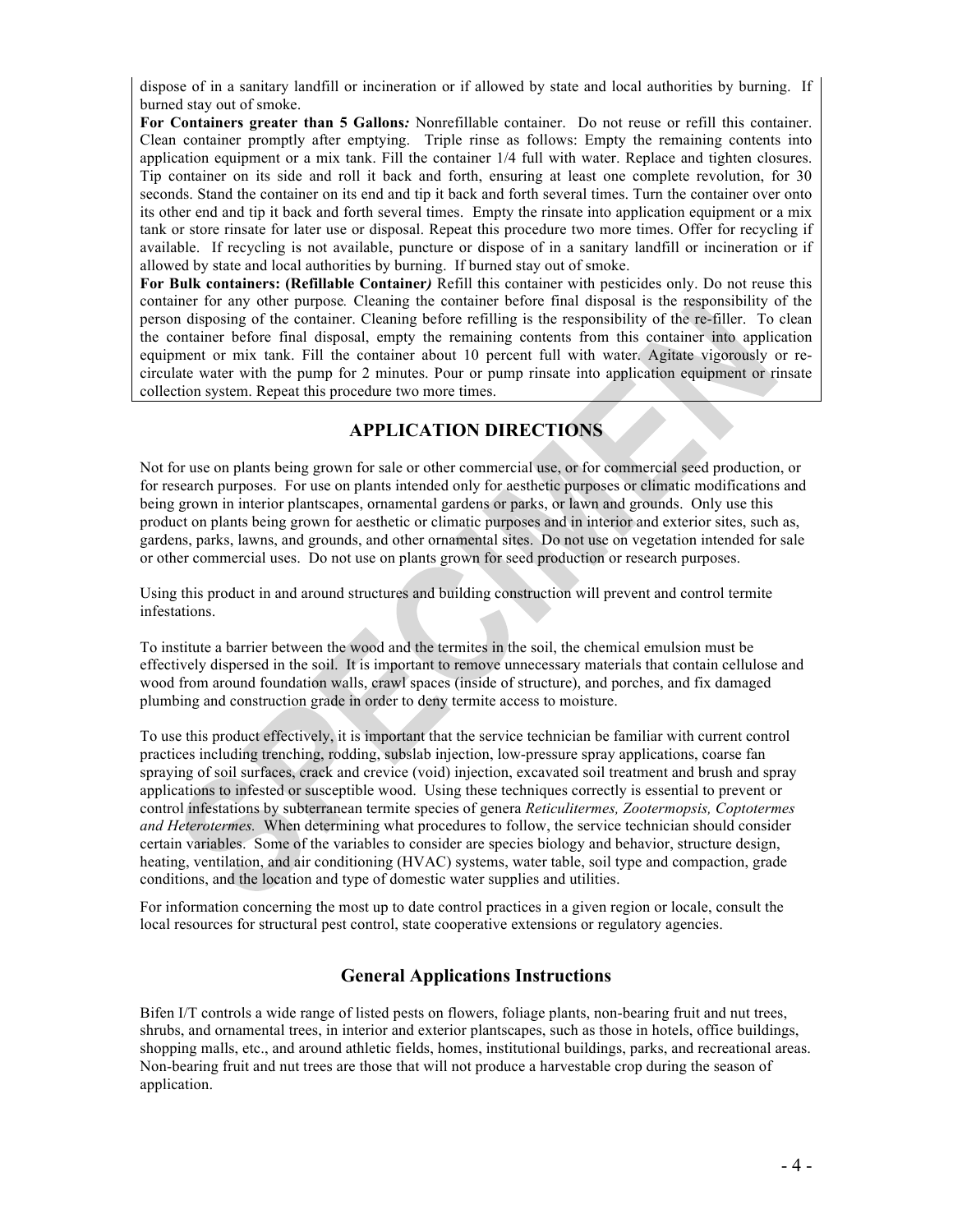Bifen I/T can be tank-mixed with insect growth regulators and other pesticides. Observe all precautions and Directions for Use for each product. Physical compatibility may vary with different combinations of products, so prepare a small scale (pint or quart jar) test sample for any combination not tested previously. Use proper proportions in the small scale test to achieve the correct result.

Unless otherwise noted in the label instructions, use the procedure below for preparation of a new tank mix:

- 1. Add wettable powders to tank water.
- 2. Mix well
- 3. Add liquids and flowables
- 4. Mix well
- 5. Add emulsifiable concentrates
- 6. Mix well

Try reversing the order of addition or increasing the amount of water if the combination is not compatible using the above order. **NOTE:** After increasing the amount of water, if the mixture is found to be compatible, it is necessary to recalibrate the sprayer for a higher volume application. Do not allow mixture to stand overnight.

## **Formula for Determining the Active Ingredient Content of the Finished Emulsion**

 $(7.9)$ (Fl. Oz. of Bifen  $I/T$  added to tank)  $=$  % Active Ingredient in emulsion (Gallons of finished spray mix)(128)

# **Subterranean Termite Control – General Directions**

**Important:** Observe the following precautions to avoid contamination of public and private water supplies:

- Use anti-backflow equipment and procedures to prevent insecticide from being siphoned into water supplies.
- Do not contaminate cisterns, wells, or other water tanks by treating the soil beneath these structures.
- Do not treat soil where runoff may occur.
- Do not treat soil water-saturated or frozen soil.
- Consult local and state specifications for recommended treatment practices in your area.
- If local or state specifications do not exist, consult the Federal Housing Administration (H.U.D.) guidance documents.

**Note: For the purposes of this label, c**rawl spaces are defined as being inside of the structure.

**Critical Areas: Points at which** the foundation is penetrated or abuts another structure are Critical Areas. These include bath traps, cracks and expansion joints, utility entry points, and adjacent structures such as patios, slab additions, and stairs.

## **Structures with Wells/ Cisterns Inside Foundations**

Structures that contain wells or cisterns within the foundation of a structure can only be treated using the following techniques:

- 1. Do not treat soil while it is beneath or within the foundation or along the exterior perimeter of a structure that contains a well or cistern. The treated backfill method must be used if soil is removed and treated outside/away from the foundation. The treated backfill technique is described as follows:
	- a) Trench and remove soil to be treated onto heavy plastic sheeting or similar material or into a wheelbarrow.
	- b) Treat the soil at the rate of 4 gallons of dilute emulsion per 10 linear feet per foot of depth of the trench, or 1 gallon per 1.0 cubic feet of soil. See "Mixing Directions" section of this label. Mix thoroughly into the soil taking care to contain the liquid and prevent runoff or spillage.
	- c) After the treated soil has absorbed the diluted emulsion, replace the soil into the trench.
- 2. Treat infested and/or damaged wood in place using an injection technique such as described in the "Control of Wood Infesting Insects in Wood" section of this label.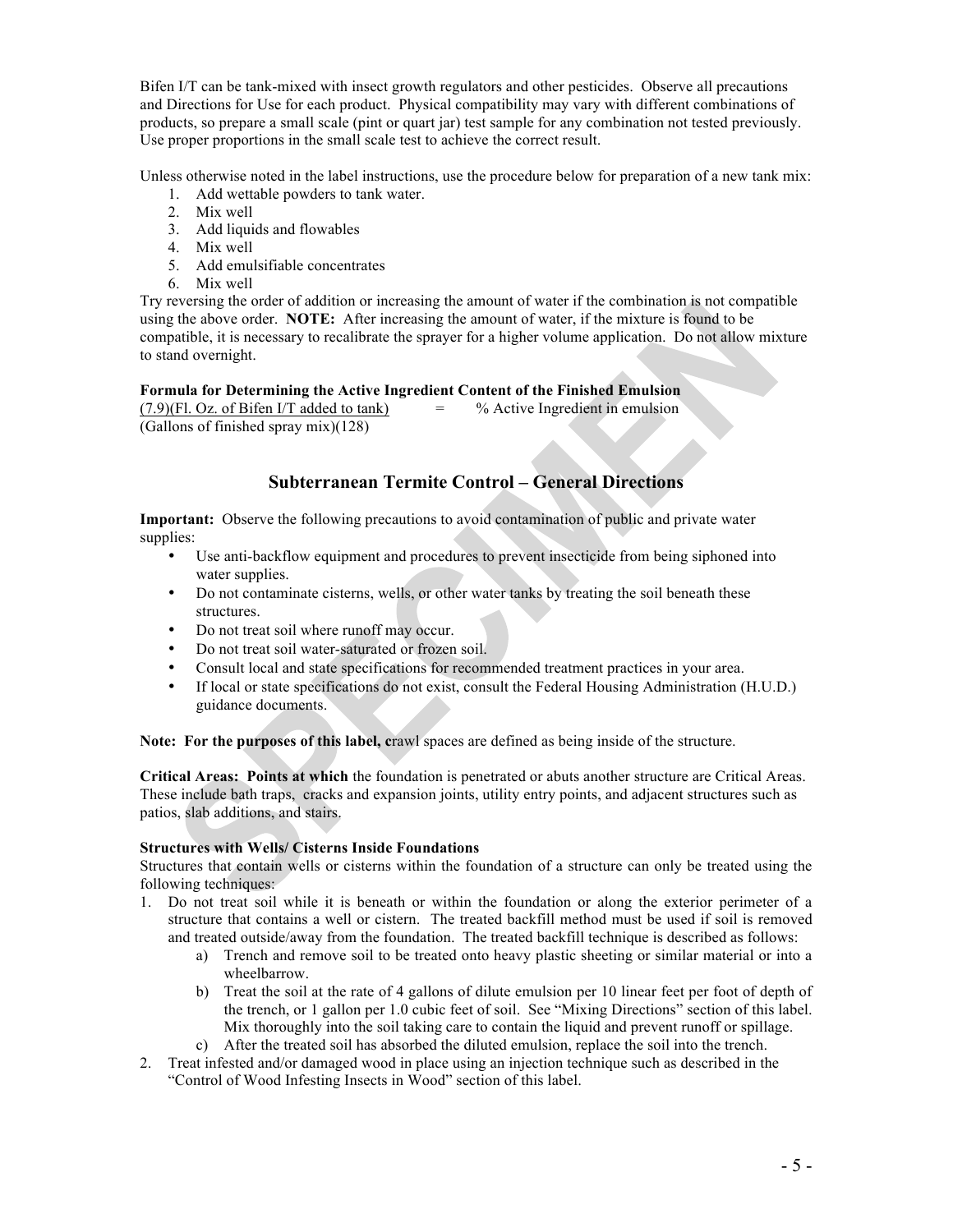## **Structures with Adjacent Wells/ Cisterns and/or Other Water Bodies**

Applicators must inspect all structures with nearby water sources such as wells, cisterns, surface ponds, streams, and other bodies of water and evaluate, at a minimum, the treatment recommendations listed below prior to making an application.

- 1. Prior to treatment, if feasible, expose the water pipe(s) coming from the well to the structure, if the pipe(s) enter the structure within 3 feet of grade.
- 2. Prior to treatment, applicators are advised to take precautions to limit the risk of applying the termiticide into subsurface drains that could empty into any bodies of water. These precautions include evaluating whether application of the termiticide to the top of the footer may result in contamination of the subsurface drain. Factors such as depth to the drain system and soil type and degree of compaction should be taken into account in determining the depth of the treatment.
- 3. When appropriate (i.e., on the water side of the structure), the treated backfill technique (described above) can also be used to minimize off-site movement of termiticide.

Before these techniques are used close to cisterns, wells, or other bodies of water, seek advice from local, state, or federal agencies for information on treatment practices that are accepted in your area.

**Application Rate:** Use a 0.06% emulsion for subterranean termites. For other pests on the label use specific listed rates.

**Mixing Directions:** Mix the termiticide use dilution in the following manner: Fill tank ¼ to ⅓ full. Start pump to begin by-pass agitation and place end of treating tool in tank to allow circulation through hose. Add appropriate amount of Bifen I/T. Add remaining amount of water. Let pump run and allow recirculation through the hose for 2 to 3 minutes.

Bifen I/T may also be combined into full tanks of water. If combined into full tanks of water, allow sufficient time for agitation and/or recirculation to ensure consistency of the dilution.

To prepare a 0.06% water emulsion, ready to use, dilute 3 quarts of Bifen I/T with 99.25 gallons of water.

**Mixing:** Using the chart below, determine the volume of Bifen I/T and water required to produce the desired volume of finished emulsion.

| <b>Amount of Bifen I/T</b><br>(Gallons except where noted)                                                                                   |            |         |            |  |  |
|----------------------------------------------------------------------------------------------------------------------------------------------|------------|---------|------------|--|--|
| <b>Emulsion Concentrate</b><br><b>Amount of Water</b><br><b>Amount of Bifen I/T</b><br><b>Desired Gallons of</b><br><b>Finished Emulsion</b> |            |         |            |  |  |
| $0.06\%$                                                                                                                                     | $1$ oz.    | 127 oz. |            |  |  |
|                                                                                                                                              | 5 oz.      | 4.9     | 5          |  |  |
|                                                                                                                                              | 10 oz.     | 9.9     | 10         |  |  |
|                                                                                                                                              | 25 oz.     | 24.8    | 25         |  |  |
|                                                                                                                                              | $1.5$ qt.  | 49.6    | 50         |  |  |
|                                                                                                                                              | $2.25$ qt. | 74.4    | 75         |  |  |
|                                                                                                                                              | $3$ qt.    | 99.25   | 100        |  |  |
|                                                                                                                                              | 4.5 qt.    | 148.8   | 150        |  |  |
|                                                                                                                                              | $6$ qt.    | 198.5   | 200        |  |  |
| $0.12\%*$                                                                                                                                    | 2 oz.      | 126 oz. |            |  |  |
|                                                                                                                                              | 10 oz.     | 4.9     | 5          |  |  |
|                                                                                                                                              | 19.5 oz.   | 9.8     | 10         |  |  |
|                                                                                                                                              | $1.5$ qt.  | 24.6    | 25         |  |  |
|                                                                                                                                              | $3$ qt.    | 49.2    | 50         |  |  |
|                                                                                                                                              | 4.5 qt.    | 73.8    | 75         |  |  |
|                                                                                                                                              | 6 qt.      | 98.5    | 100        |  |  |
|                                                                                                                                              | 9 qt.      | 147.7   | 150        |  |  |
|                                                                                                                                              | 3          | 197     | <b>200</b> |  |  |

Units of measure:

 $1 \text{ pint} = 16 \text{ fluid ounces}$  (oz.)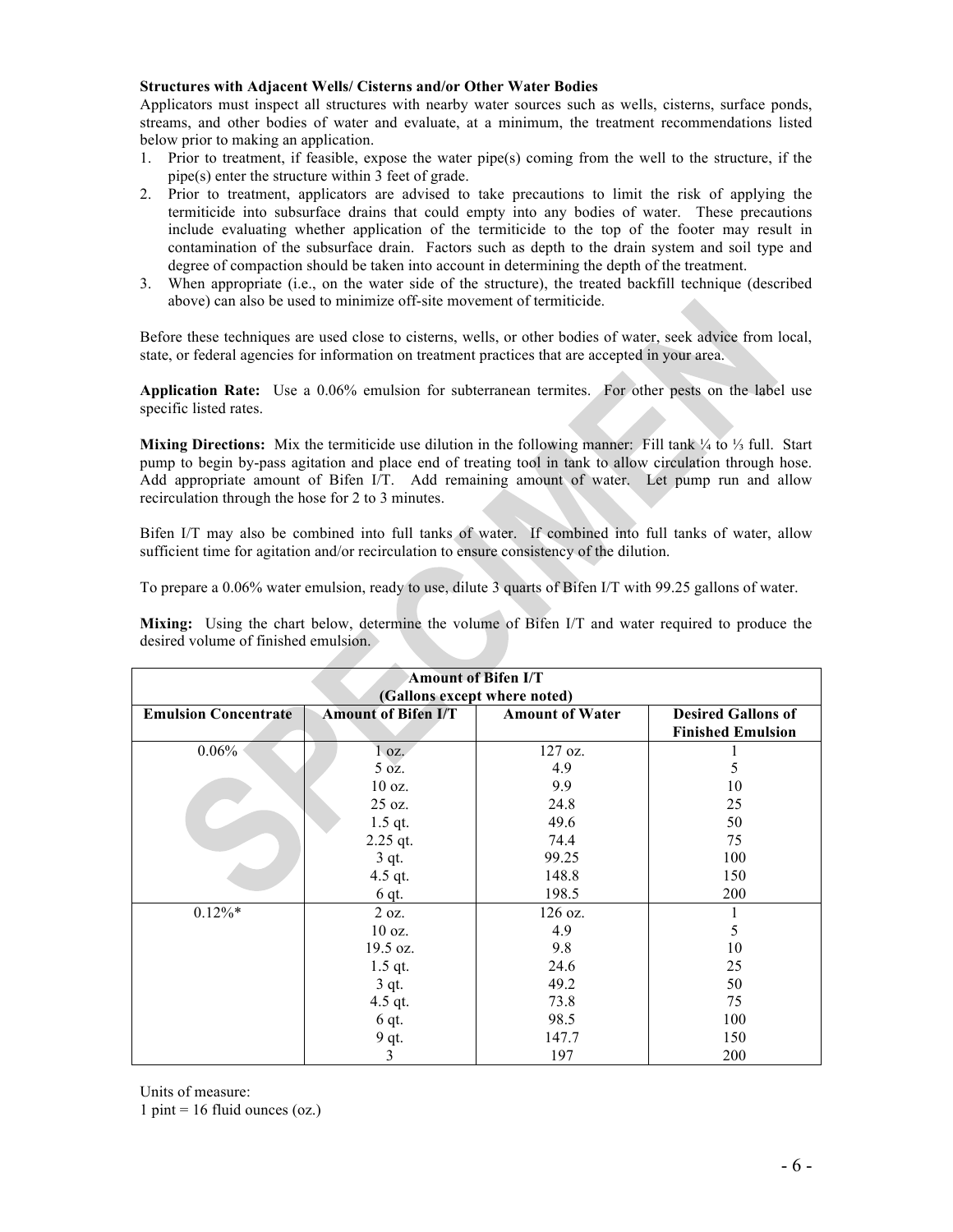\* When treating for termites, use this rate only in conjunction with volume adjustments, foam applications or underground services applications.

**Application Volume:** To provide maximum control and protection against termite infestation apply the specified volume of the finished water emulsion and active ingredient as set forth in the directions for use section of this label. If soil will not accept the labeled application volume, the volume may be reduced provided there is a corresponding increase in concentration so that the amount of active ingredient applied to the soil remains the same.

**Note:** Large reductions of application volume reduce the ability to obtain a continuous barrier. Variance is allowed when volume and concentration are consistent with the label directed rates and a continuous barrier can still be achieved.

The volume of the  $0.12\%$  emulsion may be reduced by  $\frac{1}{2}$  the labeled volume where desirable for pre- and post-construction applications. When the volume is reduced, the hole spacing for subslab injection and soil rodding may also need to be adjusted to account for lower volume dispersal of the termiticide in the soil. Consult the following Volume Adjustment Chart for details.

| VOLUME ADJUSTMENT CHART                                                                                                                         |             |               |  |  |
|-------------------------------------------------------------------------------------------------------------------------------------------------|-------------|---------------|--|--|
| Rate (% emulsion)                                                                                                                               | $0.06\%$    | $0.12\%$      |  |  |
| Volume allowed<br>Horizontal (gallons<br>$\bullet$<br>emulsion/10 $\tilde{ft}^2$ )<br>Vertical (gallons<br>$\bullet$<br>emulsion/10 linear ft.) | 1.0 Gallons | $0.5$ gallons |  |  |
|                                                                                                                                                 | 4.0 gallons | 2.0 gallons   |  |  |

**After treatment:** All holes in commonly occupied areas into which material has been applied must be plugged. Plugs must be of a non-cellulose material or covered by an impervious, non-cellulose material.

#### **Foam Applications**

Bifen I/T dilution, from 0.06 to 0.12% may be converted to foam with 2X - 40X expansion characteristics and used to control or prevent termite infestations.

Depending on the circumstances, foam applications may be used alone or in combination with liquid emulsion applications. Applications may be made behind veneers, piers, chimney bases, into rubble foundations, into block voids or structural voids, under slabs, stoops, porches, or to the soil in crawlspaces, and other similar voids.

Foam and liquid application must be consistent with volume and active ingredient instructions in order to insure proper application has been made. The volume and amount of active ingredient are essential to an effective treatment. At least 75% of the labeled liquid emulsion volume of product must be applied, with the remaining percent delivered to appropriate areas using foam application. Refer to label and use recommendations of the foam manufacturer and the foaming equipment manufacturer.

Foam applications are generally a good supplement to liquid treatments in difficult areas, but may be used alone in difficult spots.

#### **Application Under Slabs or to Soil in Crawlspaces to Prevent or Control Termites**

When making applications. Bifen I/T foam can be used alone or in combination with liquid dilution. Whether applied as a dilution, foam, or some of both, the equivalent of at least 4 gallons of 0.06% dilution (4 ounces of Bifen I/T concentrate) per 10 linear feet must be applied for a vertical barrier, or at least 1 gallon of 0.06% dilution (1 ounce of Bifen I/T concentrate) per 10 square feet must be applied for a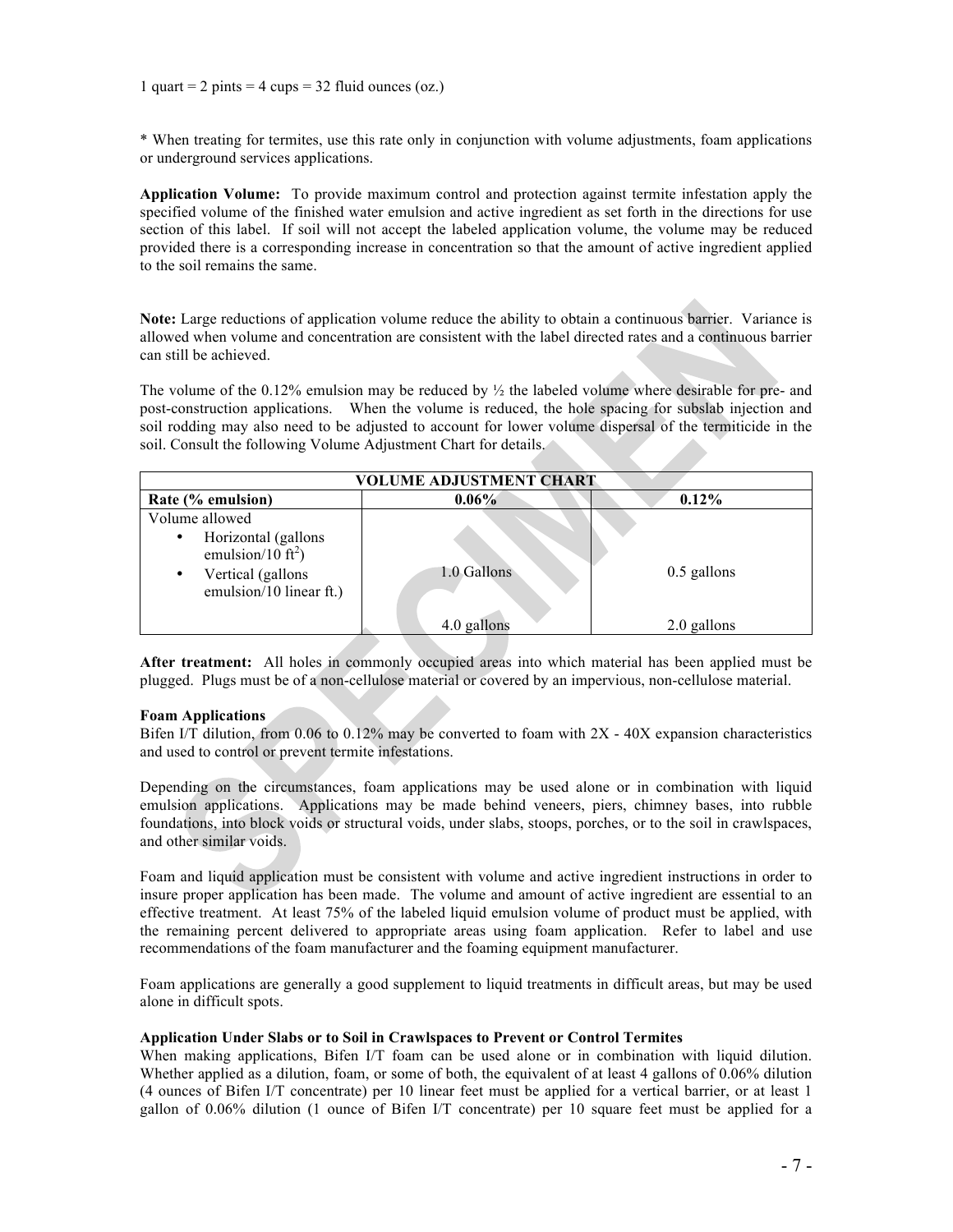horizontal barrier. For a foam only application, apply Bifen I/T concentrate in sufficient concentration and volume to equal 4 ounces of concentrate per 10 linear feet or 1 ounce of concentrate per 10 square feet. For example, 2 gallons of 0.12% dilution converted to foam and used to cover 10 linear feet is the equivalent of 4 gallons of 0.06% dilution per 10 linear feet.

#### **Sand Barrier Installation and Treatment**

As long as termites have access to soil that has not been treated and can avoid soil that has been treated with Bifen I/T, they can build mud tubes over surfaces that have been treated. Cracks and spaces should be filled with play box or builder's sand and then treated in the same manner as soil. Follow the rates listed on the Bifen I/T label.

Retreatment for subterranean termites can only be performed if there is clear evidence of reinfestation or disruption of the barrier due to construction, excavation, or landscaping and/or evidence of the breakdown of the termiticide barrier in the soil. These vulnerable or reinfested areas may be retreated in accordance with application techniques described in this product's labeling. The timing and type of these retreatments will vary depending on factors such as termite pressure, soil types, soil conditions and other factors which may reduce the effectiveness of the barrier.

Annual retreatment of the structure is prohibited unless there is clear evidence that reinfestation or barrier disruption has occurred.

## **Pre-Construction Subterranean Termite Treatment**

**Do not apply at a lower dosage and/or concentration than specified on this label for applications prior to the installation of the finished grade.** When treating foundations deeper than 4 feet, apply the termiticide as the backfill is being replaced, or if the construction contractor fails to notify the applicator to permit this, treat the foundation to a minimum depth of 4 feet after the backfill has been installed. The applicator must trench and rod into the trench or trench along the foundation walls and around pillars and other foundation elements, at the rate prescribed from grade to a minimum depth of 4 feet. When the top of the footing is exposed, the applicator must treat the soil adjacent to the footing to a depth not to exceed the bottom of the footing. However, in no case should a structure be treated below the footing.

To produce effective pre-construction subterranean termite control, create vertical and/or horizontal chemically treated zones of protection using 0.06% emulsion of Bifen I/T. Follow the current edition of the Housing and Urban Development Minimum Property Standards to assure that F.H.A. termite-proofing requirements are met.

#### **Horizontal Barriers**

Establish a horizontal chemical barrier wherever treated soil will be covered by a slab, such as basement floors, carports, entrance platforms, footing trenches, and slab floors.

Apply 1 gallon of 0.06% dilution per 10 square feet, or use 1 fluid ounce of Bifen I/T per 10 square feet in sufficient water (no less than  $\frac{1}{2}$  gallon or more than 2 gallons) to provide a uniform treated barrier for the area being treated.

If the fill is coarse aggregate, such as washed gravel, a sufficient volume of dilution must be applied to allow it to reach the soil beneath the coarse fill.

Make applications with a low-pressure spray (less than 50 p.s.i.), using a coarse spray nozzle. If foundation walls have not been installed around the treated soil and the slab will not be poured the same day as treatment, the treated soil must be covered with a water-proof barrier. Polyethylene sheeting may be used for this purpose.

#### **Vertical Barriers**

Establish vertical barriers in Critical Areas, such as along the inside of foundation walls, plumbing, bath traps, utility services and other features that will penetrate the slab.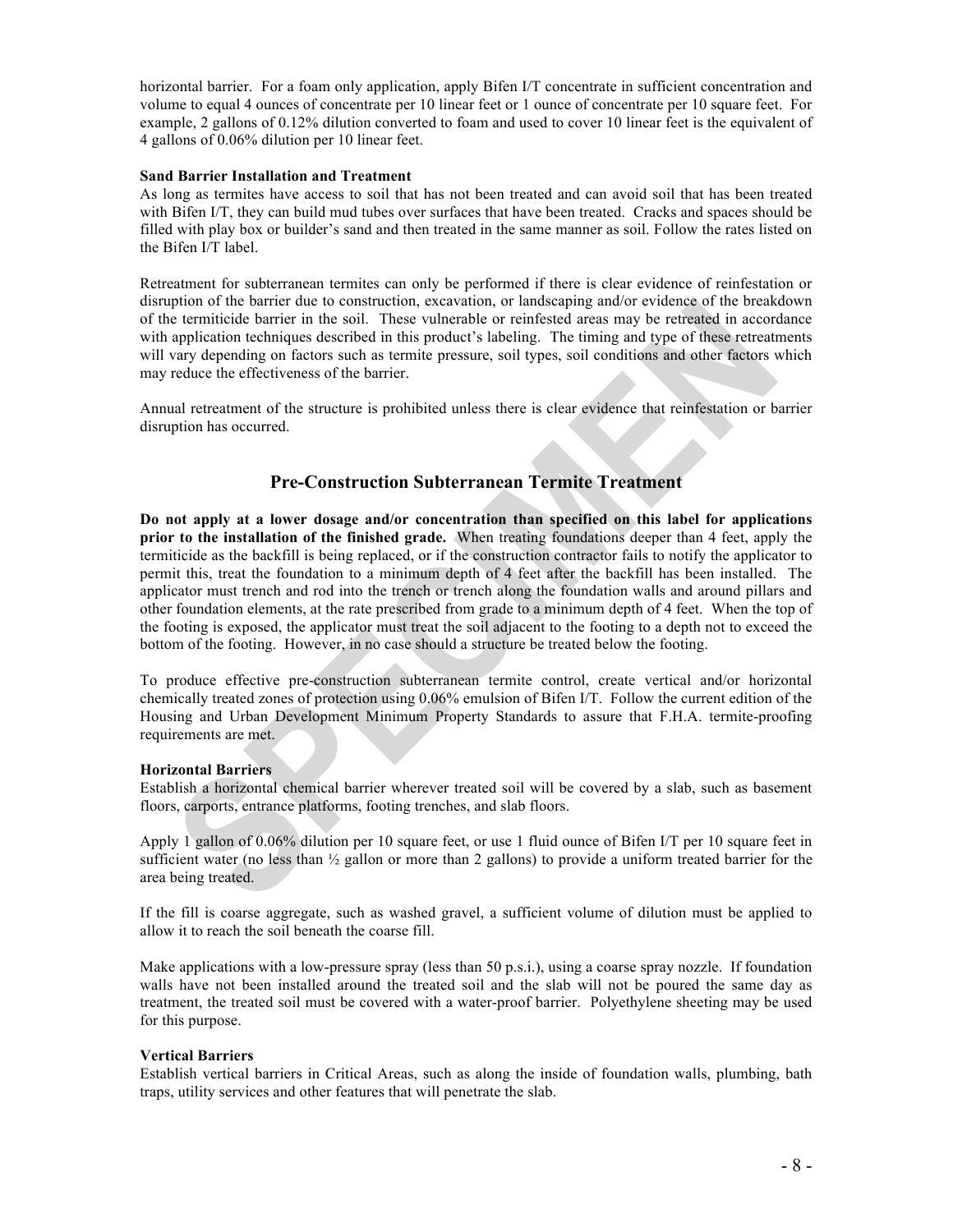Using a 0.06% dilution, apply 4 gallons of dilution per 10 linear feet per foot of depth or 4 fluid ounces of Bifen I/T per 10 linear feet per foot of depth from grade level to the top of the footing in sufficient water to provide a uniform treated barrier. Use not less than 2 gallons to not more than 8 gallons of water per 10 linear feet.

When trenching and rodding into the trench, or trenching, take care to ensure that the dilution reaches the top of the footing. Space the rod holes so that a continuous treated barrier is created, but not exceeding 12 inches apart. Avoid washing-out the soil around the footing. Trenches should be about 6 inches wide and 6 inches deep. Mix the chemical dilution with the soil as it is being replaced in the trench. Inside vertical barriers may not be required for monolithic slabs.

When treating hollow block voids, use 2 gallons of dilution per 10 linear feet to assure that the dilution reaches the top of the footing.

Prior to each application, applicators must notify the general contractor, construction superintendent, or similar responsible party, of the intended termiticide application and intended sites of application and instruct the responsible person to notify construction workers and other individuals to leave the area to be treated during application and until the termiticide is absorbed into the soil.

## **Post-Construction Subterranean Termite Treatment**

For post-construction treatment, use a 0.06% dilution. Post-construction treatments shall be made by subslab injection, trenching and rodding into the trench or trenching using low-pressure spray not exceeding 25 p.s.i. at the nozzle. Proper precautions should be taken to avoid soil wash-out around the footing.

Locate, identify, and mark wells, electrical conduits, water and sewer lines, and radiant heat pipes prior to application of Bifen I/T. Do not puncture or inject Bifen I/T into such structures.

#### **Basements**

Treatment must be made by trenching and rodding into the trench, or trenching at the rate of 4 gallons of dilution per 10 linear feet per foot of depth wherever the footing, from grade to the bottom of the foundation, is greater than 1 foot of depth. When the footer is greater than four feet below grade, the applicator may trench and rod into the trench, or trench beside foundation walls at the rate designated for four feet of depth. Space rod holes to create a continuous insecticidal barrier, but in no case more than 12 inches apart. Depending on the type of soil, degree of compaction, and location of termite activity, the actual depth of treatment will differ. However, a structure should never be treated below the footer. Subslab injection may be needed beside the inside of foundation walls, around conduits, piers, and pipes, beside both sides of interior footing-supported walls, and beside cracks and partition walls.

## **Crawl Spaces - Accessible**

For crawl spaces, apply vertical termiticide barriers at the rate of 4 gallons of emulsion per 10 linear feet per foot of depth from grade to the top of the footing, or if the footing is more than 4 feet below grade, to a minimum depth of 4 feet. Apply by trenching and rodding into the trench, or trenching. Treat both sides of foundation and around all piers and pipes. Where physical obstructions such as concrete walkways adjacent to foundation elements prevent trenching, treatment may be made by rodding alone. When soil type and/or conditions make trenching prohibitive, rodding may be used. When the top of the footing is exposed, the applicator must treat the soil adjacent to the footing to a depth not to exceed the bottom of the footing. Read and follow the mixing and use direction section of the label if situations are encountered where the soil will not accept the full application volume.

- 1. Rod holes and trenches must not extend below the bottom of the footing.
- 2. Rod holes must be spaced so as to achieve a continuous termiticide barrier but in no case more than 12 inches apart.
- 3. Trenches must be a minimum of 6 inches deep or to the bottom of the footing, whichever is less, and need not to be wider than 6 inches. When trenching in sloping (tiered) soil, the trench must be stepped to ensure adequate distribution and prevent termiticide from running off. The emulsion must be mixed with the soil as it is replaced in the trench.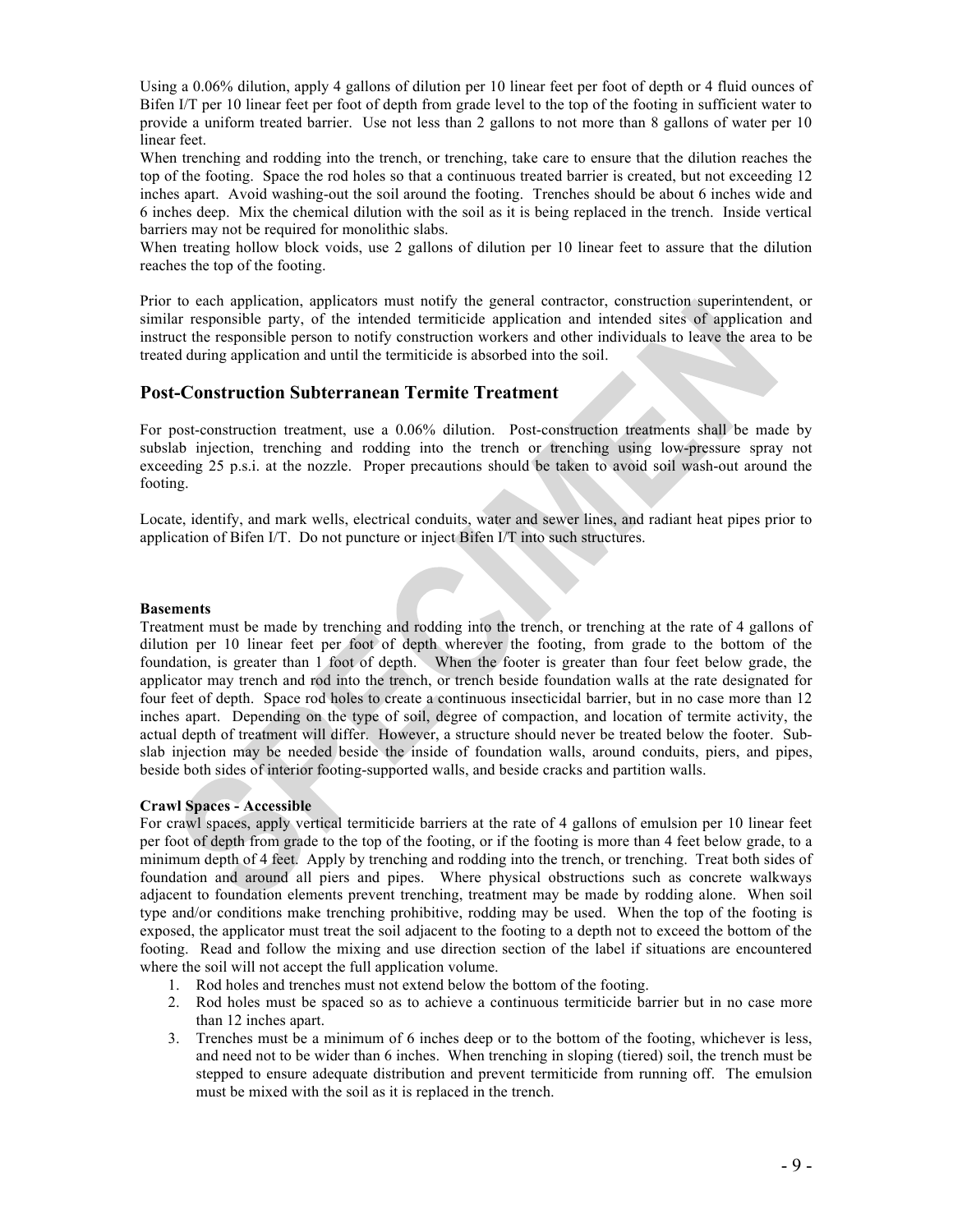4. When treating plenums or crawl spaces, turn off the air circulation system of the structure until application has been completed and all termiticide has been absorbed by the soil.

#### **Crawl Spaces - Inaccessible**

For inaccessible interior areas, such as areas where there is insufficient clearance between floor joists and ground surfaces to allow operator access, excavate if possible, and treat according to the instruction for accessible crawl spaces. Otherwise, apply one or a combination of the following two methods.

- 1. To establish a horizontal barrier, apply to the soil surface, 1 gallon of emulsion per 10 square feet overall using a nozzle pressure of less than 25 p.s.i. and a coarse application nozzle (e.g., Delavan Type RD Raindrop, RD-7 or larger, or Spraying Systems Co. 8010LP TeeJet® or comparable nozzle). For an area that cannot be reached with the application wand, use one or more extension rods to make the application to the soil. Do not broadcast or powerspray with higher pressures.
- 2. To establish a horizontal barrier, drill through the foundation wall or through the floor above and treat the soil perimeter at a rate of 1 gallon of emulsion per 10 square feet. Drill spacing must be at intervals not to exceed 16 inches. Many states have smaller intervals, so check State regulations which may apply.

When treating plenums and crawl spaces, turn off the air circulation systems of the structure until application has been completed and all termiticide has been absorbed by the soil.

**Excavation Technique:** When treating in troublesome areas (e.g., beside fieldstone or rubble walls, beside faulty foundation walls, and around pipes and utility lines leading downward from the structure to a well or pond) apply using the following technique:

- a. Prepare a trench, placing the removed soil onto heavy-weight plastic sheeting or similar, waterimpermeable material.
- b. Treat the soil with 4 gallons of 0.06% dilution per 10 linear feet per foot of depth of the trench. Completely mix the dilution into the soil, exercising care to avoid liquid running off the sheeting.
- c. Place the treated soil back into the trench after it has absorbed the dilution.

**Attention: W**ear NIOSH approved unvented goggles and a respirator when applying Bifen I/T in a confined area.

## **Foundations**

For applications made after the final grade is installed, the applicator must trench and rod into the trench or trench along the foundation walls and around pillars and other foundation elements, at the rate prescribed from grade to the top of the footing. When the footing is more than four (4) feet below grade, the applicator must trench and rod into the trench or trench along the foundation walls at the rate prescribed to a minimum depth of four feet. The actual depth of treatment will vary depending on soil type, degree of compaction, and location of termite activity. When the top of the footing is exposed, the applicator must treat the soil adjacent to the footing to a depth not to exceed the bottom of the footing. However, in no case should a structure be treated below the footing.

## **Masonry Voids**

Drill and treat voids in multiple masonry elements of the structure extending from the structure to the soil in order to create a continuous treatment barrier in the area to be treated. Apply at a rate of 2 gallons of emulsion per 10 linear feet of footing, using a nozzle pressure of less than 25 p.s.i. When using this treatment, access holes must be drilled below the sill plate and should be as close as possible to the footing as is practical. Treatment of voids in block or rubble foundation walls must be closely examined: Applicators must inspect areas of possible runoff as a precaution against application leakage in the treated areas. Some areas may not be treatable or may require mechanical alteration prior to treatment.

All leaks resulting in the deposition of termiticide in locations other than those prescribed on this label must be cleaned up prior to leaving the application site. Do not allow people or pets to contact contaminated areas or to reoccupy the contaminated areas of the structure until the clean-up is completed.

**NOTE:** When treating behind veneer structures (walls, etc.) take proper care to not drill beyond the veneer. If concrete blocks exist behind the veneer, both can be drilled and treated simultaneously.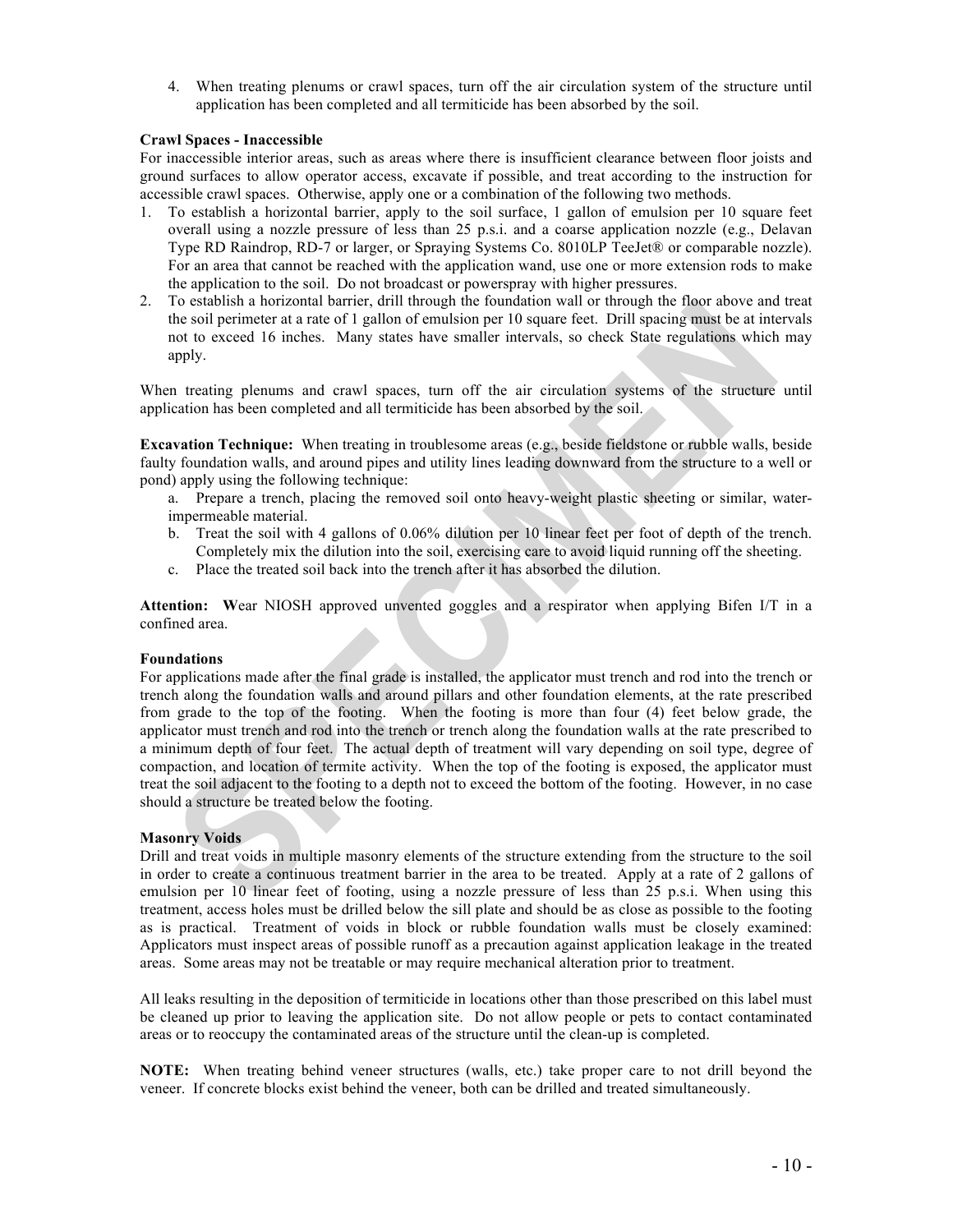Bifen I/T may not be used in voids insulated with rigid foam insulation.

#### **Slabs**

Create vertical barriers by trenching and rodding into the trench or trenching outside at a rate of 4 gallons of dilution per 10 linear feet per foot of depth and by sub-slab injection within the structure. Ensure an even distribution of chemical. Applications must not be made below the bottom of the footing.

Apply beside the outside of the foundation and under the slab on the inside of foundation walls, where needed. Treatment of slabs may also be necessary under and beside both sides of any interior footingsupported walls, in all cracks and expansion joints, and beside one side of interior partitions. By longrodding or grid pattern injection vertically through the slab, horizontal barriers may be created where necessary.

- a. To permit the creation of an uninterrupted insecticidal barrier, drill holes in the foundation and/or slab.
- b. For foundations that are less than or equal to 1 foot, dig a narrow trench about 6 inches wide beside the outside of the foundation walls. Do not dig beneath the bottom of the footing. As the soil is placed back into the trench, apply 4 gallons of 0.06% dilution per 10 linear feet per foot of depth to the trench and soil.
- c. Follow the rates stated above for basements for foundations that are deeper than 1 foot.
- d. A 0.06% dilution may be used to treat soil that is exposed and wood in bath traps.

#### **Annual retreatment of the structure is prohibited unless there is clear evidence that reinfestation or barrier disruption has occurred.**

# **Food Handling Establishments**

If used as a general spot, surface, or crack and crevice treatment, Bifen I/T may be applied in both food/feed and nonfood areas of food/feed handling establishments.

Food/feed handling establishments are any place other than private residences where exposed food/feed is held, processed, prepared or served, including areas for receiving, storing, packing (bottling, boxing, canning, wrapping), preparing, enclosed processing systems (dairies, edible oils, mills, syrups) of food and edible waste storage. Serving areas where food is exposed and the facility is in operation are also considered food areas.

Nonfood areas in which applications are allowed include entries and vestibules, floor drains (to sewers), garages, garbage rooms, lavatories, locker rooms, machine rooms, mop closets, offices, and storage (after canning or bottling).

Listed below are some of the use sites that are allowed:

| -hotels                             |
|-------------------------------------|
| -industrial buildings               |
| -laboratories                       |
| -meat/poultry/egg processing plants |
| -mobile/motor homes                 |
| -nursing homes                      |
| -offices                            |
| -railcars                           |
| -restaurants                        |
| -schools                            |
| -ships                              |
| -trailers                           |
| -trucks                             |
| -vessels                            |
| -warehouses                         |
| -wineries                           |
|                                     |
|                                     |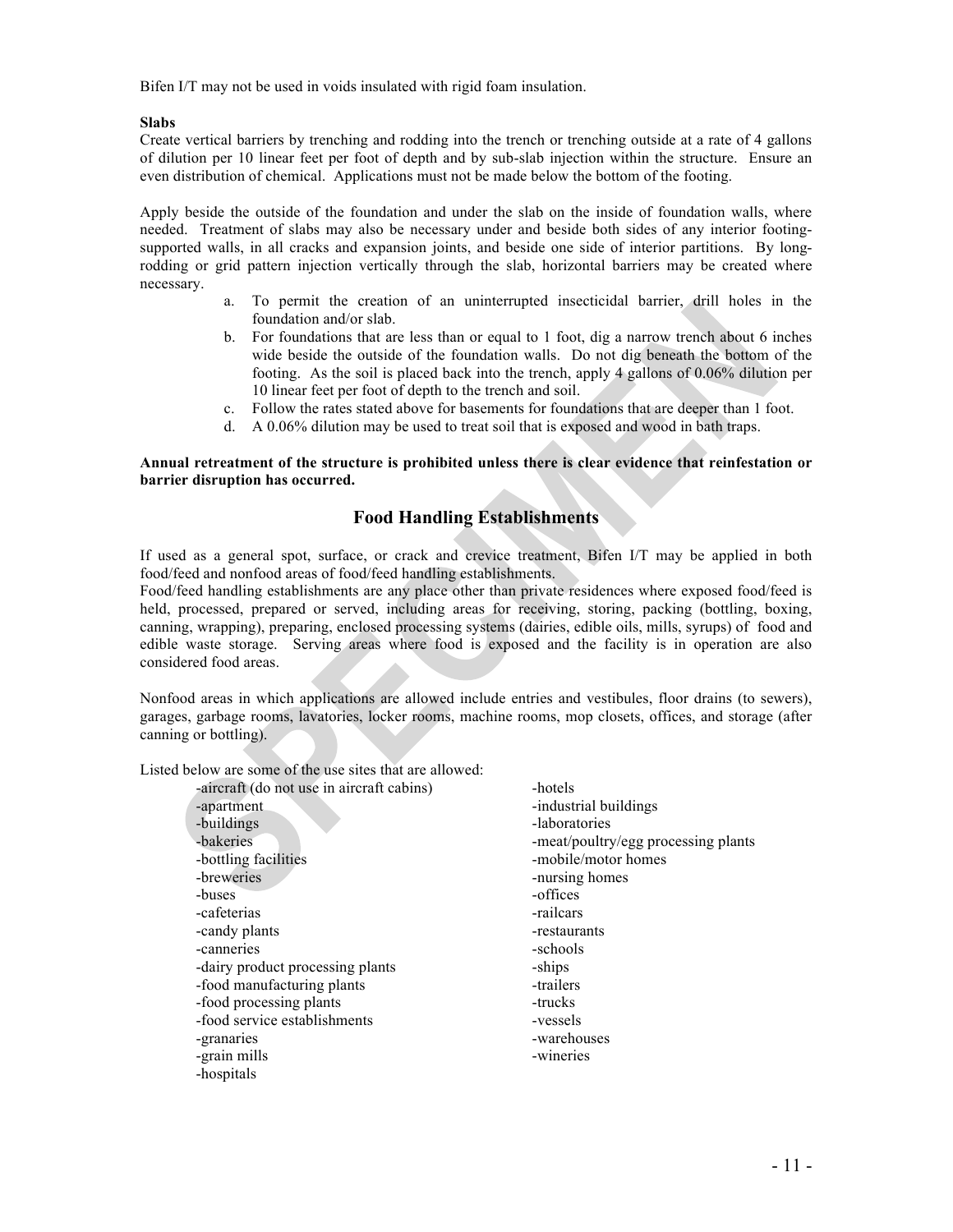**General Surface Application: Do not use this application method in food/feed handling establishments when the facility is in operation or foods/feeds are exposed.** During treatment, remove or cover all food processing and/or handling equipment and do not apply directly to food products. All equipment, benches, shelving and other surfaces in food processing plants, bakeries, cafeterias and other facilities, which food will contact must be washed after treatment. Clean food handling equipment or processing equipment and rinse completely with fresh, clean water.

**Spot, Crack and Crevice Application:** These types of treatments can be done when the facility is operating, but food should be covered or removed from the treatment area. Do not apply directly to food.

**Foam Applications:** Converting Bifen I/T to foam will allow it to be used to treat structural voids. To produce a 0.02% to 0.06% foam concentration, dilute 0.33 to 1.0 fl. oz. of Bifen I/T per gallon of water and add the manufacturer's recommended amount of foaming agent. Before application, make sure that the foaming agent is compatible with Bifen I/T.

## **Indoor Uses**

In the home, all food processing surfaces and utensils should be covered during treatment or thoroughly washed before reuse. Exposed food should be covered or removed. Do not permit humans or pets to contact treated surfaces until the spray has dried.

During any overhead applications to overhead interior areas of structures, cover surfaces below with plastic sheeting or similar materials.

Wear protective clothing, unvented goggles, gloves and respirator, when applying to overhead areas or in poorly ventilated areas. Avoid touching sprayed surfaces until spray has completely dried.

Bifen I/T may be used to control ants, bees, beetles, boxelder bugs, carpet beetles, centipedes, clothes moths, cockroaches, crickets, earwigs, firebrats, flies, gnats, midges, millipedes, pillbugs, scorpions, silverfish, sow bugs, spiders, stink bugs, ticks, and wasps.

In structures and buildings and on modes of transportation, use a 0.02% to 0.06% suspension (0.33 to 1 fl. oz. per gallon of water) using a crack and crevice, pinstream, spot, coarse, low-pressure spray (25 p.s.i. or less) or with a paint brush.

**Indoor Treatments:** Apply where pests hide**.** These areas include, but are not limited to**,** baseboards, corners, storage areas, closets, around water pipes, doors and windows, attics and eaves, behind and under refrigerators, cabinets, sinks, furnaces, stoves, the underside of shelves, and drawers. Treat with a low pressure, coarse, crack and crevice or spot spray. Pay close attention to cracks and crevices. Not for use as a space spray.

**Mixing Directions:** See mixing directions in "Pest Control on Outside Surfaces and Around Buildings" section.

To make a dilution for brush or spray treatments:

-Dilute Bifen I/T with water.

-Fill sprayer with the required amount of water.

-Add Bifen I/T.

-To ensure proper mixing, close sprayer and shake before use.

-Only mix the amount of solution that is necessary for treatment.

In order to achieve and/or maintain control in times of high pest pressure, retreatment may be needed.

Repeat application should only take place if there are signs of renewed insect activity and must not exceed one application per 7 days.

**Ants:** Apply to any ant trails, around doors and windows and other places that ants frequent.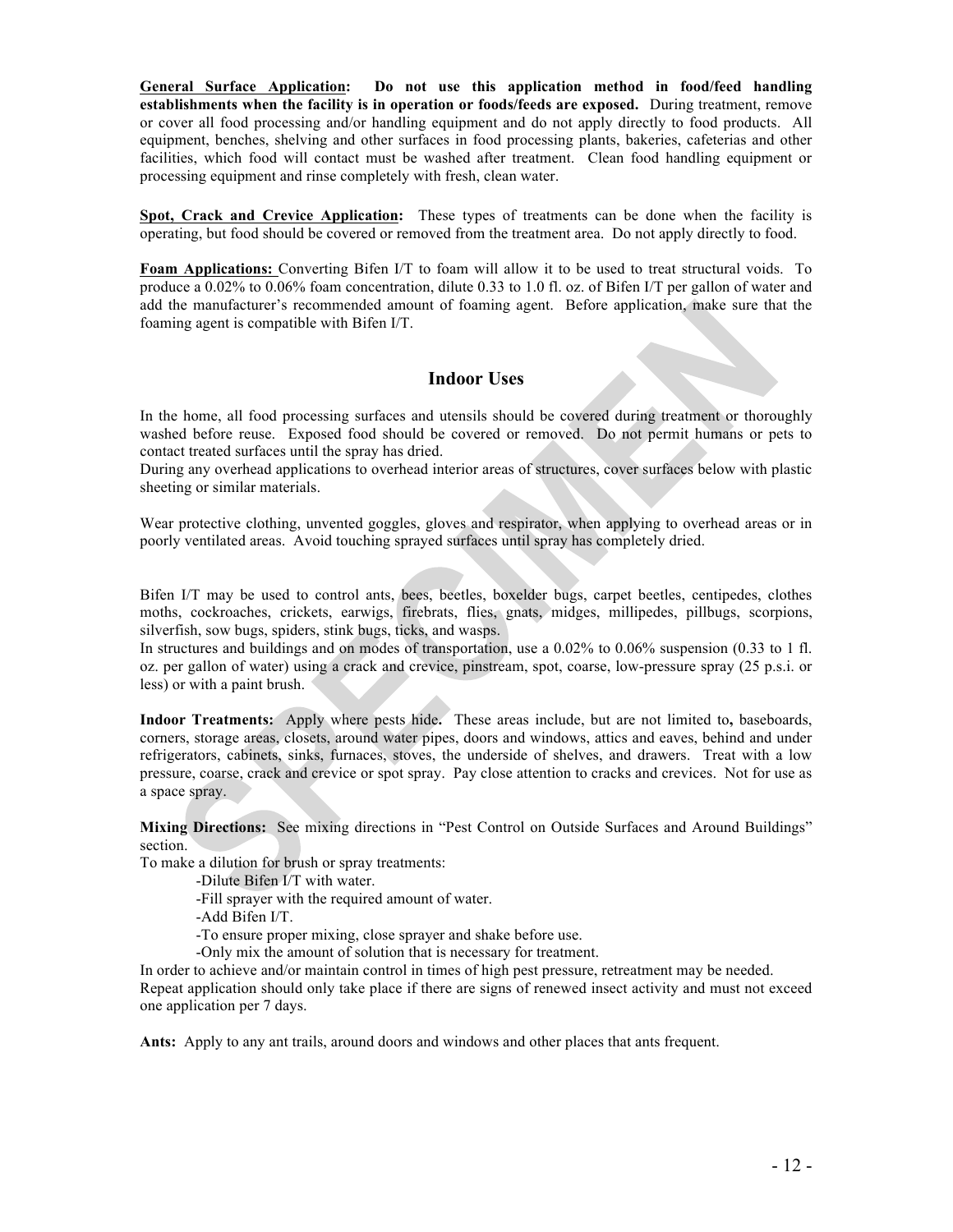**Bees and Wasps:** Apply to nests in late evening when these pests are at rest. Spray nests, entrances to nests and surrounding areas thoroughly. Contact as many insects as possible. Retreat if signs of renewed activity exist.

**Boxelder Bugs, Centipedes, Earwigs, Beetles, Millipedes, Pillbugs, Sowbugs, and Stink Bugs:** Treat near doors and windows, storage areas, baseboards and other sites where these pests may be found.

**Cockroaches, Crickets, Firebrats, Scorpions, Silverfish, Spiders, and Ticks:** Use a coarse lowpressure, crack and crevice or spot spray, paying close attention to cracks and crevices. Treat where pests hide. These areas include, attics and eaves, baseboards, closets, corners, storage areas, around water pipes, doors and windows, behind and under cabinets, furnaces, refrigerators, sinks, stoves, and the underside of shelves and drawers.

# **Livestock and Poultry Housing Structures**

Controls pests of poultry and livestock facilities, including biting flies, filth-breeding flies, fleas, litter beetles, hide beetles, bed bugs, mites and ticks. Apply as a general surface (including directed spray) and/or crack and crevice treatment. Control is enhanced when interior and exterior perimeter applications are made in and around the livestock or poultry housing structures. Normal cleaning practices of the structure also must be followed along with applications of Bifen I/T to effectively control crawling and flying insect pests.

For occupied areas of poultry and livestock facilities, apply to indoor cracks and crevices only. Exterior applications to walls and foundation perimeters can help prevent interior infestations of flying and crawling insect pests. Apply Bifen I/T at a rate equivalent to 0.33 to 1 fl. oz per 1,000 sq. feet.

For unoccupied areas of poultry and livestock facilities, apply to floors, vertical and overhead surfaces where crawling or flying insect pests may be present. Feeders, waterers and feed carts must be covered before application to prevent contamination. Do not apply to milk rooms. Pay attention to animal areas including stanchions, pipes, windows, doors and areas where insect pests hide or congregate. Exterior applications to walls and foundation perimeters can help prevent interior infestations of flying and crawling insect pests. Apply Bifen I/T at a rate equivalent to 0.33 to 1 fl. oz per 1,000 sq. feet.

To control bed bugs, mites and ticks in animal facilities, treat cracks/crevices, walls, posts, nest boxes and mobile side curtains. Do not apply Bifen I/T directly to animals.

For adult fly control in and around animal facilities, spray application should target areas where flies will rest, such as the ceiling, rafters and trusses. Also treat windows, interior and exterior walls and supports, fences and vegetation. Bifen I/T suspension may be sprayed on manure in areas where fly larvae are abundant and the area cannot be cleaned.

For poultry houses, apply to floor area (birds grown on litter) or to walls, posts and cage framing (birds grown in cages). Application should also be made into cracks and crevices around insulation. Reapply after each grow out or de-caking and sanitization procedure, but not more frequently than every 8 weeks. Indoor control can be enhanced by making perimeter treatments around the outside of building foundations to prevent immigrating adult beetles. Apply in a uniform band 2 to 3 feet up and 6 to 10 feet out from the structure. Maintaining a year-round treatment program will prevent background populations from reaching problem levels.

To control beetles in houses containing birds grown on litter apply Bifen I/T at a rate equivalent to 0.33 to 1 fl. oz per 1,000 sq. feet to litter after birds are removed and during tilling. If litter is removed and replaced with fresh litter, apply Bifen I/T at a rate equivalent to 0.33 to 1 fl. oz per 1, 000 sq. feet to bare soil or concrete, and treat new litter after it is spread. Apply spray to inside walls, posts and exterior perimeter. Reapply between each flock.

To control beetles in broiler-breeder houses, apply as directed above for litter and soil/floor treatment.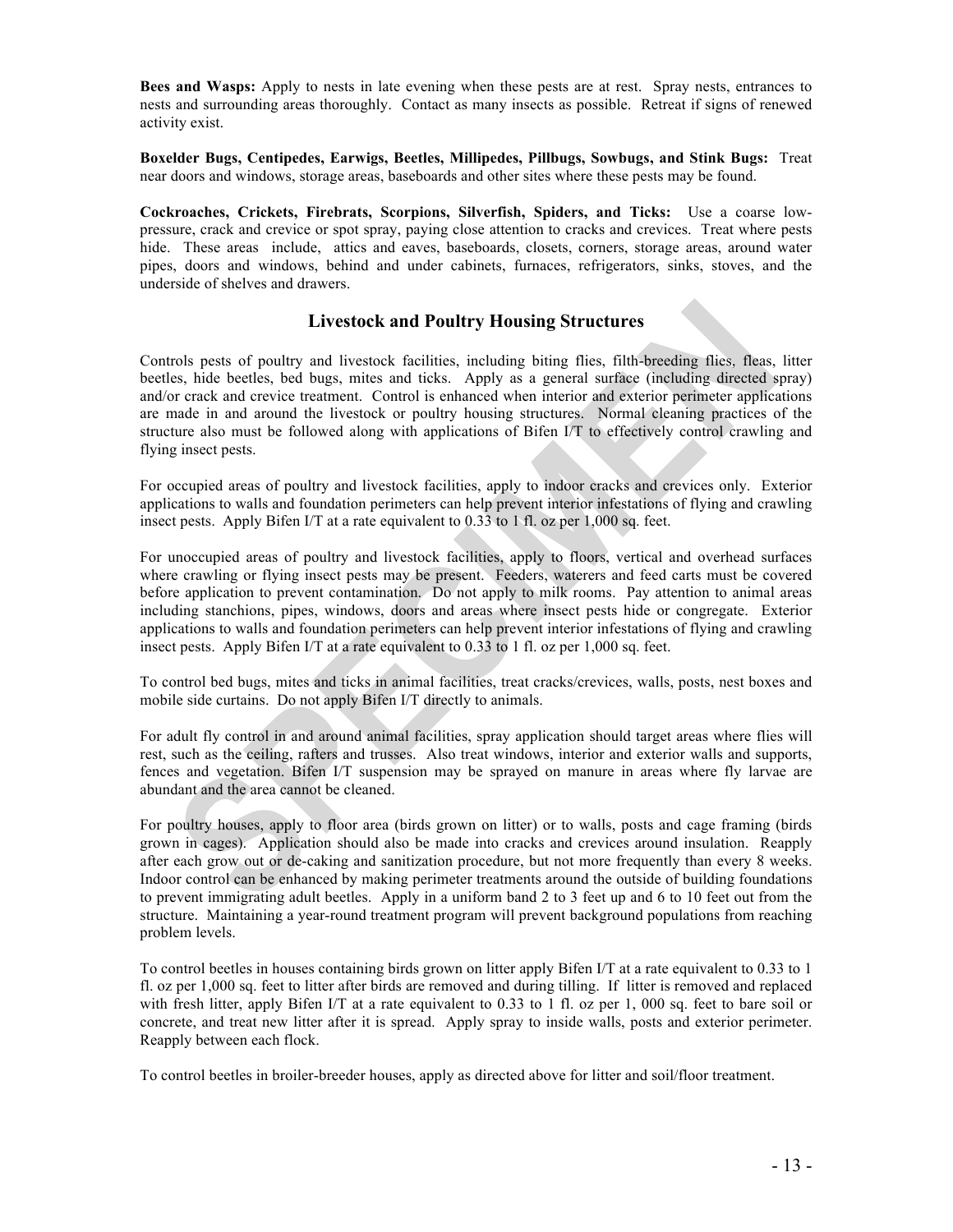To control beetles in caged-layer houses, do not treat accumulated manure as it will likely disrupt natural enemies that control fly breeding. Instead, treat the perimeter of the manure at a rate equivalent to 0.33 to 1 fl. oz of Bifen I/T per 1,000 sq. feet. Pit walls, posts and exterior of structure should also be sprayed. Reapply between each flock.

Allow Bifen I/T treatment to dry before applying disinfectants.

Insecticide Class Rotations: In order to avoid problems with developed resistance to insecticides it is important to rotate to an insecticide of a different class each 2-3 flocks. It is best to attempt to use 3 different classes of insecticides during a calendar year.

DO NOT apply Bifen I/T as a general surface spray when animals are present in the facility. Allow applications to dry before restocking the facility. Treatment may be made to cracks and crevices when animals are present.

DO NOT apply Bifen I/T to any animal feed, water or watering equipment.

DO NOT contaminate any animal feed, food or water in and around livestock or poultry housing when making applications.

## **Lawns**

Use Bifen I/T as a broadcast treatment. To accomplish uniform control when applying to dense grass foliage, use volumes of up to 10 gallons per 1000 square feet.

To ensure control of sub-surface pests including Mole Crickets using low volume treatments, (i.e. less than 2 gallons per 1000 square feet), immediately follow the treatment with irrigation of the treated area with at least 0.25 inches of water.

#### **Lawn Application Rates**

Under typical conditions, the application rates shown in the table below will provide control of the listed pests. Bifen I/T may, however, be applied at up to 1 fl. oz. per 1000 square feet at the discretion of the applicator. Maximum residual control requires the higher treatment rates.

| Pest                            | <b>Application Rate Bifen I/T</b> |
|---------------------------------|-----------------------------------|
| Armyworms <sup>1</sup>          | $0.18 - 0.25$                     |
| Cutworms <sup>1</sup>           | fluid oz. per 1000 sq. ft.        |
| Sod Webworm <sup>1</sup>        |                                   |
| Annual Bluegrass Weevil         | $0.25 - 0.5$                      |
| (Hyperodes)(Adult) <sup>2</sup> | fluid oz. per 1000 sq. ft.        |
| Banks Grass Mite <sup>6</sup>   |                                   |
| Billbugs (Adult) <sup>3</sup>   |                                   |
| <b>Black Turfgrass Ataenius</b> |                                   |
| $A \text{dult}^4$               |                                   |
| Centipedes                      |                                   |
| Chinch Bugs <sup>5</sup>        |                                   |
| Crickets                        |                                   |
| Earwigs                         |                                   |
| Fleas (Adult)                   |                                   |
| Grasshoppers                    |                                   |
| Leafhoppers                     |                                   |
| Mealybugs                       |                                   |
| Millipedes                      |                                   |
| Mites <sup>6</sup>              |                                   |
| Pillbugs                        |                                   |
| Sowbugs                         |                                   |
|                                 |                                   |
| Crane Flies <sup>12</sup>       | 0.5 fl oz. Per 1000 sq. Ft.       |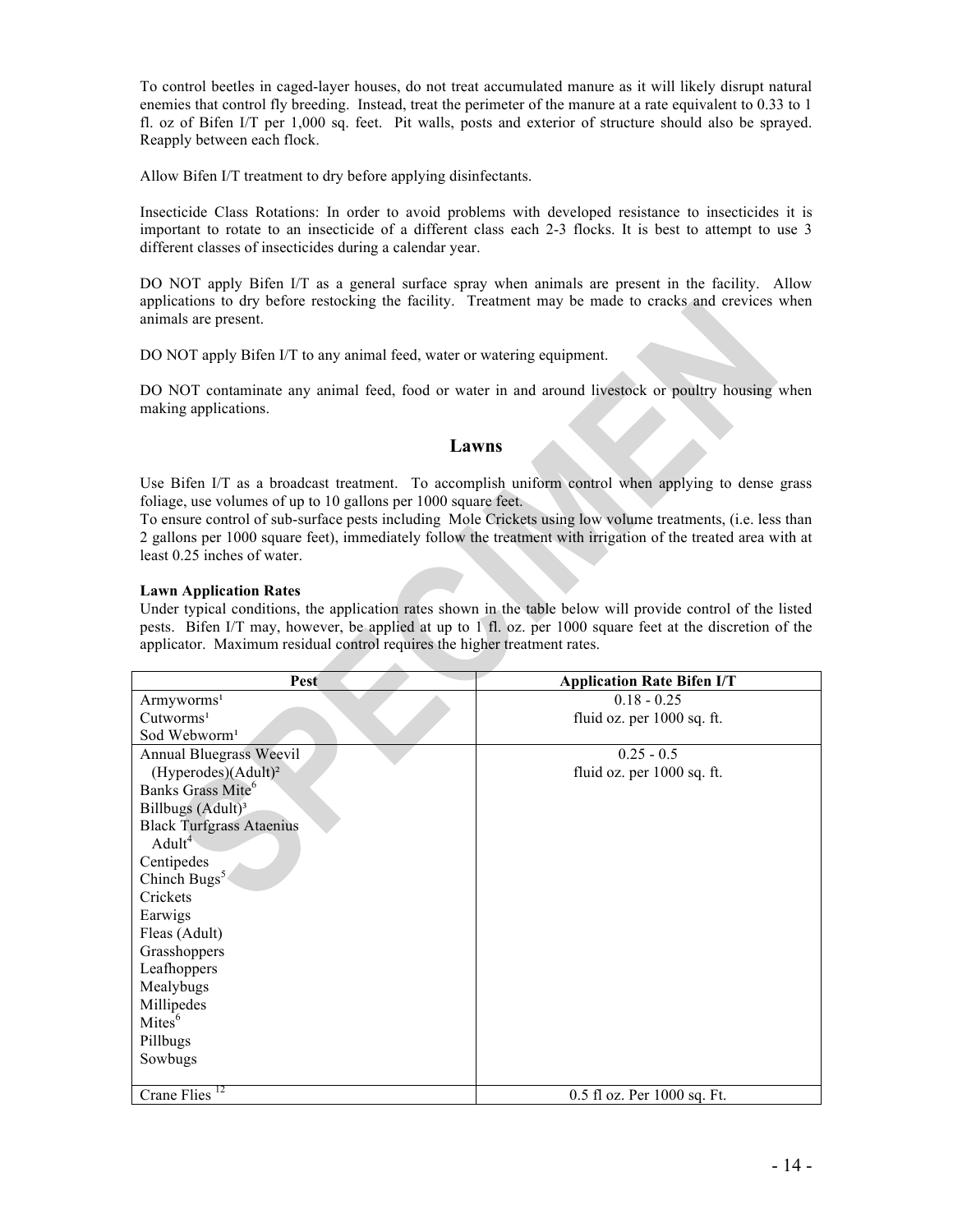| Ants                              | $0.5 - 1.0$                |
|-----------------------------------|----------------------------|
| Fleas $(Larvae)^{\prime}$         | fluid oz. per 1000 sq. ft. |
| Imported Fire Ants <sup>8</sup>   |                            |
| Japanese Beetle (Adult)           |                            |
| Mole Cricket (Adult) <sup>9</sup> |                            |
| Mole Cricket $(Nymph)^{10}$       |                            |
| <b>Stink Bugs</b>                 |                            |
| $Ticks^{11}$                      |                            |

**In New York State, this product may not be applied to any grass or turf area within 100 feet of a water body (lake, pond, river, stream, wetland, or drainage ditch).**

**In New York State, do make a single repeat application of Bifen I/T if there are signs of renewed insect activity, but not sooner than two weeks after the first application.**

**Notes**

<sup>1</sup>Armyworms, Cutworms, and Sod Webworms: Postpone irrigation or mowing for 24 hours after application to obtain the best possible control. Higher treatment rates (up to 1 fluid oz. per 1000 square feet) may be necessary if high pest pressure exists and if the grass is maintained taller than 1 inch.

²**Annual Bluegrass Weevil (Hyperodes) adults:** Treatment of this species should be timed as they travel into grass areas and away from their overwintering sites. Travel usually begins when *Forsythia* is in full bloom and ends when *Cornus florida* (flowering dogwood) is in full bloom. For additional detailed information regarding treatment timing, check with your State Cooperative Extension Service.

³**Billbug adults**: Treatment of adult billbugs should be made when they are first noticed in April and May. To optimize treatment timing, degree day models have been developed. For detailed information particular to your region, check with your State Cooperative Extension Service. Spring treatments for billbug adults will also offer control of over-wintered chinch bugs in temperate climates.

<sup>4</sup>Black Turfgrass Ataenius adults: In order to control the 1<sup>st</sup> and 2<sup>nd</sup> generation of black turfgrass ataenuis adults, respectively, treatments should take place in May and July. Time the May treatment to match with the full bloom stage of Vanhoutte spiraea (*Spiraea vanhoutte)* and horse chestnut (*Aesculus hippocastanum*). Time the July treatment to match with the blooming Rose of Sharon (*Hibiscus syriacus*).

<sup>5</sup>Chinch Bugs: Mostly found in the thatch layer, chinch bugs infest the base of grass plants. In order to optimize the penetration of the insecticide to location of the chinch bugs, irrigation of the grass prior to treatment may be necessary. If grass is being kept at a long mowing height or if the thatch layer is excessive, use higher volume treatments. It may be necessary to use higher application rates (up to 1 fluid oz. per 1000 square feet) to control populations made up of both adults and nymphs in mid-summer. <sup>6</sup>

**Mites:** Apply Bifen I/T in combination with a labeled rate of a surfactant to achieve optimal control of eriophyid mites. A second application may be needed 5 to 7 days after the first to ensure optimal control.

<sup>7</sup>Flea larvae: Immature fleas mature in shaded areas accessible to pets or other animals. When treating these areas use a higher volume treatment so that the insecticide penetrates into the soil. NOTE: If adult fleas on lawn areas are being controlled by applying Bifen I/T at a rate of 0.25 fl. oz. per 1000 square feet, then the rate of larval application can be accomplished by two- to four-fold increase in spray volume. 8

**Imported Fire Ants:** The best control will be achieved by using broadcast treatments in combination with mound drenches. This will control present colonies along with foraging workers and newly mated flyin queens. It is critical either to use high volume treatments or to irrigate prior to application if the soil is dry. Apply 1 fl. oz. per 1,000 square feet when using broadcast treatments. For mound drenches, dilute 1 teaspoon of Bifen I/T per gallon of water and use 1 to 2 gallons of finished dilution using sufficient force to penetrate the top and allow dilution to flood ant channels. Treat a four-foot diameter around each ant mound. Application should be made in late evening or early morning when it is cooler (65° - 80° when insects are most active. NOTE: A spray rig calibrated to apply 1 fluid oz. per 1,000 square feet of **Bifen I/T** in 5 gallons per 1,000 square feet contains the equivalent dilution (1 teaspoon per gallon) required for fire ant mound drenches in the spray tank.

<sup>9</sup>Mole Cricket adults: Since the preferred grass areas are subject to constant invasion in early spring by the active adult stage, it is can be difficult maintain control of adult mole crickets. It is ideal to treat the areas as late in the day as possible and water immediately after application with up to 0.5 inches of water. To ensure maximum contact when soil is dry, it is necessary to irrigate prior to treatment to bring the adult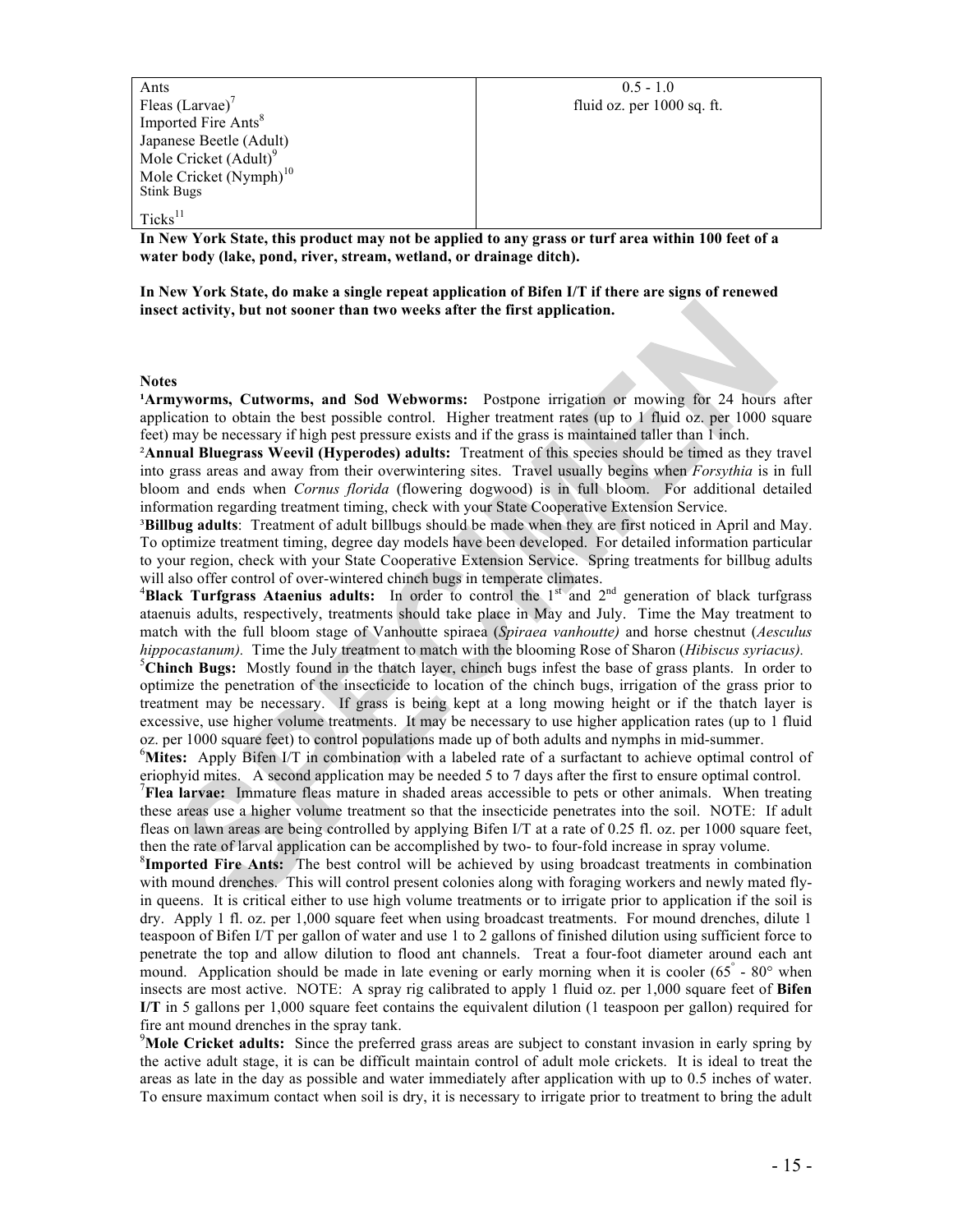mole crickets closer to the soil surface. To obtain optimal control of potential nymphal populations, the grass areas preferred by adult mole crickets should be treated at immediately prior to peak hatch stage. (See note 10 below).

<sup>10</sup>Mole Cricket nymphs: Treat grass areas that are preferred by adult mole crickets in the spring just before peak egg hatch. Young nymphs are more vulnerable to insecticidal treatment at this stage because they are close to the soil surface where the insecticide is most concentrated and thereby providing the most efficient control. For larger more damaging nymphal stages later in the year, it may be necessary to use higher application rates more frequent. It is ideal to treat the areas as late in the day as possible and water immediately after application with up to 0.5 inches of water. To ensure maximum contact when soil is dry, it is necessary to irrigate prior to treatment to bring the adult mole crickets closer to the soil surface. <sup>11</sup>**Ticks (including ticks that may transmit Lyme Disease and Rocky Mountain Spotted Fever):** Make

application to the entire area where contact with ticks may occur. Do not make spot treatments. When applying to areas with heavy leaf litter or dense ground cover use higher spray volumes. To attain and/or sustain control in times of high pest pressure, retreatments may be necessary; retreat only if signs of continued or renewed tick activity are present. Repeat treatments must not be made more often than once per 7 days. **Deer ticks (***ixodes sp.***)** have a four-stage life cycle spanning 2 years. Treat in late fall and/or early spring to both larval and nymphal stages present in leaf litter and the soil, and adults living in the grass and low-lying vegetation above ground. **American dog ticks** invade suburban settings in areas where residences and dwellings are constructed on former fields or wooded areas. These pests normally gather by paths or roadways where they are likely to find a host. To control tick larvae, nymphs and adults, treatments should take place, as needed, from mid spring to early fall.

<sup>12</sup> Crane Flies: Treatments can be made to control early to mid-season larvae (approximately August-February) as they feed on plant crowns. Treatments made to late-season larvae (approximately March, April) may only provide suppression.

| <b>Application</b> | Application         | Fluid Ounces* of Bifen I/T Diluted to these Volumes of Finished Spray |                         |         |         |
|--------------------|---------------------|-----------------------------------------------------------------------|-------------------------|---------|---------|
| Volume:            | Rate:               |                                                                       |                         |         |         |
| <b>Gallons Per</b> | <b>Fluid Ounces</b> |                                                                       | $\overline{\mathbf{5}}$ | 10      | 100     |
| 1,000 Sq. Ft.      | per 1,000 Sq. Ft.   | gallon                                                                | gallons                 | gallons | gallons |
| 1.0                | 0.18                | 0.18                                                                  | 0.90                    | 1.8     | 18.0    |
| 1.0                | 0.25                | 0.25                                                                  | 1.25                    | 2.5     | 25.0    |
| $1.0\,$            | 0.5                 | 0.5                                                                   | 2.5                     | 5.0     | 50.0    |
| 1.0                | 1.0                 | 1.0 <sub>1</sub>                                                      | 5.0                     | 10.0    | 100.0   |
| 2.0                | 0.18                |                                                                       | 0.45                    | 0.90    | 9.0     |
| $2.0\,$            | 0.25                | 0.13                                                                  | 0.63                    | 1.25    | 12.5    |
| 2.0                | 0.5                 | 0.25                                                                  | 1.25                    | 2.5     | 25.0    |
| 2.0                | 1.0                 | 0.5                                                                   | 2.5                     | 5.0     | 50.0    |
| 3.0                | 0.18                |                                                                       | 0.30                    | 0.60    | 6.0     |
| 3.0                | 0.25                |                                                                       | 0.42                    | 0.83    | 8.3     |
| 3.0                | 0.5                 | 0.17                                                                  | 0.83                    | 1.67    | 16.7    |
| 3.0                | 1.0                 | 0.33                                                                  | 1.67                    | 3.33    | 33.3    |
| 4.0                | 0.18                |                                                                       | 0.23                    | 0.45    | 4.5     |
| 4.0                | 0.25                |                                                                       | 0.31                    | 0.63    | 6.3     |
| 4.0                | 0.5                 | 0.13                                                                  | 0.63                    | 1.25    | 12.5    |
| 4.0                | 1.0                 | 0.25                                                                  | 1.25                    | 2.5     | 25.0    |
| 5.0                | 0.18                |                                                                       | 0.18                    | 0.36    | 3.6     |
| 5.0                | 0.25                |                                                                       | 0.25                    | 0.5     | 5.0     |
| 5.0                | 0.5                 | 0.1                                                                   | 0.5                     | 1.0     | 10.0    |
| 5.0                | 1.0                 | 0.2                                                                   | 1.0                     | 2.0     | 20.0    |
| 10.0               | 0.18                |                                                                       |                         | 0.18    | 1.8     |
| 10.0               | 0.25                |                                                                       | 0.13                    | 0.25    | 2.5     |
| 10.0               | 0.5                 |                                                                       | 0.25                    | 0.5     | 5.0     |
| 10.0               | 1.0                 | 0.1                                                                   | 0.5                     | 1.0     | 10.0    |

**Bifen I/T Lawn Dilution Chart**

\*To convert to millimeters, multiply by 29.57

1 fluid ounce =  $29.57$  ml = 2 tablespoons = 6 teaspoons

Do not use household utensils to measure Bifen I/T.

# **Ornamentals and Trees**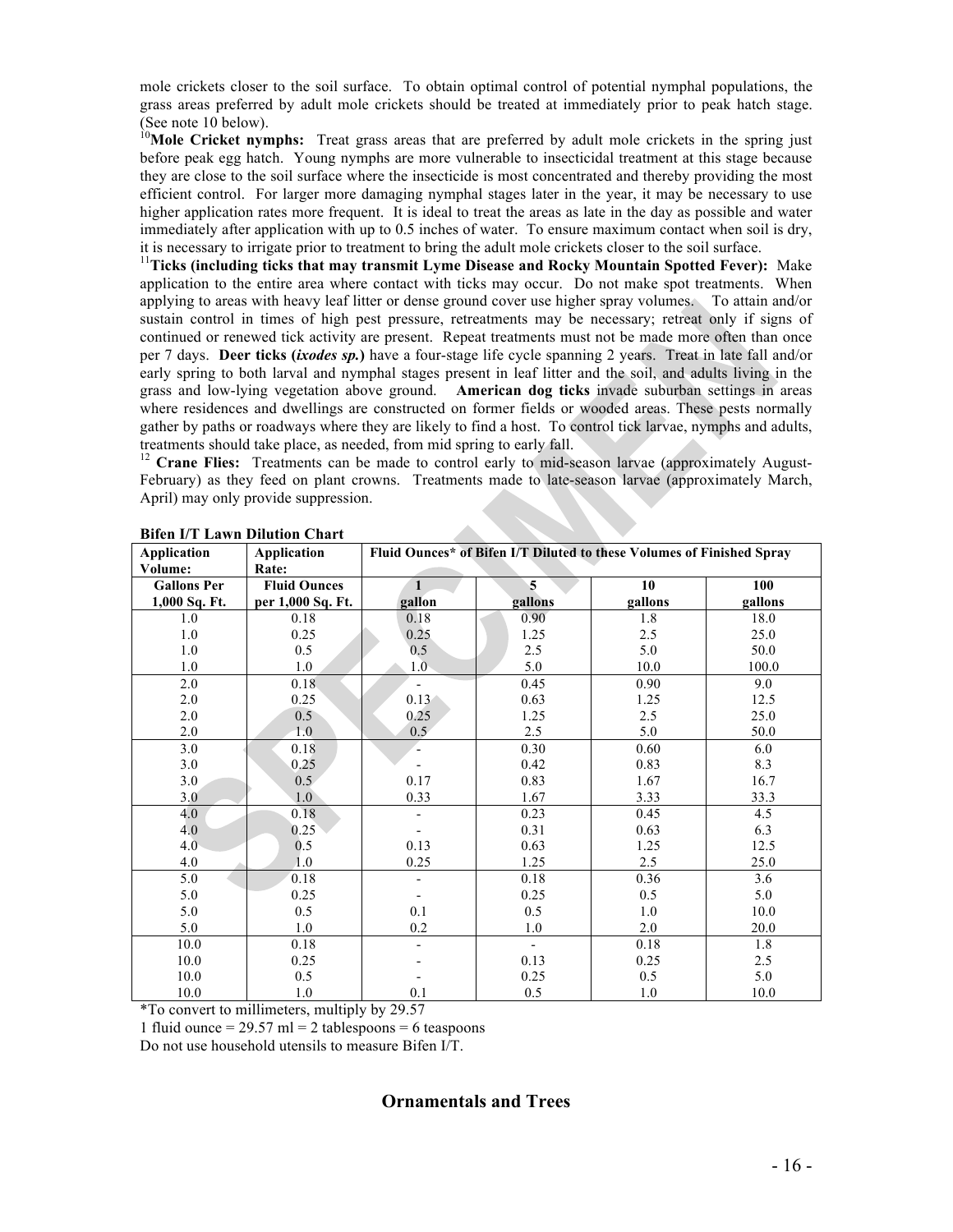Treat with 0.125 to 1.0 fl. oz. of Bifen I/T per 1,000 square feet or 5.4 to 43.5 fl. oz. per 100 gallons for ornamental applications. As long as the highest label rate (1.0 fl. oz. per 1000 square feet or 43.5 fl. oz. per 100 gallons) is not exceeded, Bifen I/T can be diluted and used in different volumes of water. If diluted with water or other carriers, low volume equipment can be used for application as long as the highest label rate (1.0 fl. oz. per 1000 square feet or 43.5 fl. oz. per 100 gallons) is not exceeded.

Treat as a full coverage foliar spray using the stated application rate. If pest pressure and density of foliage increases, repeat treatments using higher rates may be needed to reach the desired control. Repeat treatments must not be made more often than once per 7 days.

Before application to entire planting, test treat a small number of plants and watch for signs of sensitivity. Some plant species may be sensitive to the final spray solution.

To avoid or delay pest resistance, it is recommended to use an alternate class of pesticide in any application program.

|                 | <b>Application Volume: Gallons</b><br>Per | Application<br>Rate: Fl. Oz.<br>per | Fluid Ounces* of Bifen I/T Diluted to these Volumes of<br><b>Finished Spray</b> |           |            |             |
|-----------------|-------------------------------------------|-------------------------------------|---------------------------------------------------------------------------------|-----------|------------|-------------|
| $1,000$ sq. ft. | Acre                                      | 1,000 sq. ft.                       | 1 gallons                                                                       | 5 gallons | 10 gallons | 100 gallons |
| 2.3             | 100                                       | 0.125                               |                                                                                 | 0.27      | 0.54       | 5.4         |
| 2.3             | 100                                       | 0.25                                | 0.11                                                                            | 0.54      | 1.08       | 10.8        |
| 2.3             | 100                                       | 0.5                                 | 0.22                                                                            | 1.09      | 2.17       | 21.7        |
| 2.3             | 100                                       | 1.0                                 | 0.44                                                                            | 2.17      | 4.35       | 43.5        |
| 4.6             | 200                                       | 0.125                               |                                                                                 | 0.14      | 0.27       | 2.7         |
| 4.6             | 200                                       | 0.25                                |                                                                                 | 0.27      | 0.54       | 5.4         |
| 4.6             | 200                                       | 0.5                                 | 0.11                                                                            | 0.54      | 1.09       | 10.9        |
| 4.6             | 200                                       | 1.0                                 | 0.22                                                                            | 1.09      | 2.17       | 21.7        |
| 6.9             | 300                                       | 0.125                               |                                                                                 |           | 0.18       | 1.8         |
| 6.9             | 300                                       | 0.25                                |                                                                                 | 0.18      | 0.36       | 3.6         |
| 6.9             | 300                                       | 0.5                                 |                                                                                 | 0.36      | 0.72       | 7.2         |
| 6.9             | 300                                       | 1.0                                 | 0.15                                                                            | 0.72      | 1.45       | 14.5        |

#### **Bifen I/T Ornamental Dilution Chart**

\*To convert to millimeters, multiply by 29.57

300 gallons per acre is a typical application volume for landscape ornamental applications.

1 fluid ounce  $= 29.57$  ml  $= 2$  tablespoons  $= 6$  teaspoons

Do not use household utensils to measure Bifen I/T.

**Calculating Dilution Rates using the Ornamental Application Rates Table and the Bifen I/T Ornamental Dilution Chart:** To determine the proper dilution of Bifen I/T that is required to control specific pests, follow the steps below:

- 1. Determine the target pest that is the least susceptible (i.e., the pest that requires the highest application rate for effective control).
- 2. Choose a treatment rate in terms of fl. oz. of Bifen I/T.
- 3. Determine the dilution volume necessary for the treatment.
- 4. Use the proper amount of Bifen I/T that must be mixed in your preferred volume of water as shown in the Ornamental Dilution Chart.

As an example, if you were treating for Cutworms, the Ornamental Application Rates table shows that 0.125 – 0.25 fluid ounces of Bifen I/T should be applied per 1,000 square feet. Select the application rate of 0.25 fluid oz. per 1,000 square feet due to evidence of high pest pressure. The application volume is determined to be 300 gallons per acre, which is equivalent to 6.9 gallons per 1,000 square feet. The corresponding value in the Ornamental Dilution Chart shows that 0.36 fluid oz. of Bifen I/T must be mixed with 10 gallons of water.

#### **Ornamental Application Rates**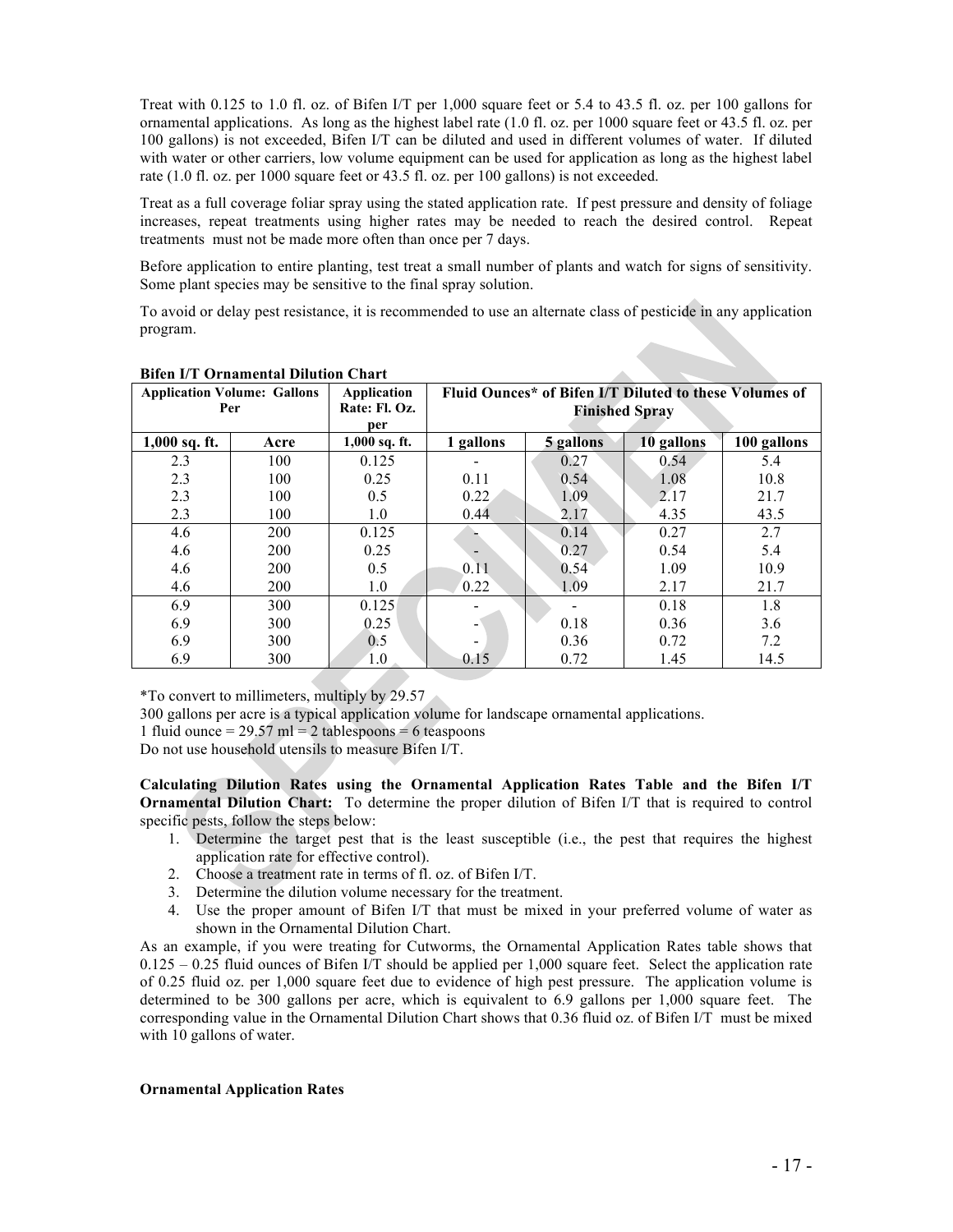Under typical conditions, the application rates in the table below will offer optimal control of the listed pests, but Bifen I/T can be used at up to 1 fl. oz. per 1000 square feet (43.5 fl. oz. per 100 gallons) at the discretion of the applicator. When maximum residual control is preferred, higher treatment rates are necessary.

| Fluid Ounces per 1,000 square ft.<br><b>Fluid Ounces per 100 gallons</b><br>Bagworms <sup>1</sup><br>$0.125 - 0.25$<br>$5.4 - 10.8$<br>Cutworms<br>Elm Leaf Beetles<br>Fall Webworms<br>Gypsy Moth Caterpillars<br>Lace Bugs<br>Leaf Feeding Caterpillars<br>Tent Caterpillars<br>Adelgids <sup>†</sup><br>$10.8 - 21.7$<br>$0.25 - 0.5$<br>Ants<br>Aphids<br>Bees<br>Beet Armyworm<br>Beetles $2, \check{t}$<br>Black Vine Weevil (Adults)<br><b>Brown Soft Scales</b><br><b>Broad Mites</b><br>Budworms<br>California Red Scale (Crawlers) <sup>13</sup><br>Centipedes<br>Cicadas <sup>†</sup><br>Citrus Thrips<br><b>Clover Mites</b><br>Crickets<br>Diaprepes (Adults)<br>Earwigs<br>European Red Mite<br>Flea Beetles<br>Fungus Gnats (Adults)<br>Grasshoppers<br>Japanese Beetle (Adult) <sup>†</sup><br>Leafhoppers<br>Leafrollers<br>Mealybugs<br>Millipedes<br>Mites<br>Mosquitoes<br>Orchid Weevil<br>Pillbugs<br>Pine Needle Scales $(Crawlers)^2$<br>Plant Bugs (Including Lygus spp.)<br>Psyllids<br>San Jose Scales (Crawlers) <sup>2</sup><br>Scorpions<br>Sowbugs<br>Spider Mites <sup>3</sup><br>Spiders<br>Spittlebugs <sup>†</sup><br>Thrips<br>Tip Moths<br>Treehoppers <sup>†</sup><br>Twig Borers <sup>2</sup> | Pest | <b>Application Rate Bifen I/T</b> |  |  |
|--------------------------------------------------------------------------------------------------------------------------------------------------------------------------------------------------------------------------------------------------------------------------------------------------------------------------------------------------------------------------------------------------------------------------------------------------------------------------------------------------------------------------------------------------------------------------------------------------------------------------------------------------------------------------------------------------------------------------------------------------------------------------------------------------------------------------------------------------------------------------------------------------------------------------------------------------------------------------------------------------------------------------------------------------------------------------------------------------------------------------------------------------------------------------------------------------------------------------------------|------|-----------------------------------|--|--|
|                                                                                                                                                                                                                                                                                                                                                                                                                                                                                                                                                                                                                                                                                                                                                                                                                                                                                                                                                                                                                                                                                                                                                                                                                                      |      |                                   |  |  |
|                                                                                                                                                                                                                                                                                                                                                                                                                                                                                                                                                                                                                                                                                                                                                                                                                                                                                                                                                                                                                                                                                                                                                                                                                                      |      |                                   |  |  |
|                                                                                                                                                                                                                                                                                                                                                                                                                                                                                                                                                                                                                                                                                                                                                                                                                                                                                                                                                                                                                                                                                                                                                                                                                                      |      |                                   |  |  |
|                                                                                                                                                                                                                                                                                                                                                                                                                                                                                                                                                                                                                                                                                                                                                                                                                                                                                                                                                                                                                                                                                                                                                                                                                                      |      |                                   |  |  |
|                                                                                                                                                                                                                                                                                                                                                                                                                                                                                                                                                                                                                                                                                                                                                                                                                                                                                                                                                                                                                                                                                                                                                                                                                                      |      |                                   |  |  |
|                                                                                                                                                                                                                                                                                                                                                                                                                                                                                                                                                                                                                                                                                                                                                                                                                                                                                                                                                                                                                                                                                                                                                                                                                                      |      |                                   |  |  |
|                                                                                                                                                                                                                                                                                                                                                                                                                                                                                                                                                                                                                                                                                                                                                                                                                                                                                                                                                                                                                                                                                                                                                                                                                                      |      |                                   |  |  |
|                                                                                                                                                                                                                                                                                                                                                                                                                                                                                                                                                                                                                                                                                                                                                                                                                                                                                                                                                                                                                                                                                                                                                                                                                                      |      |                                   |  |  |
|                                                                                                                                                                                                                                                                                                                                                                                                                                                                                                                                                                                                                                                                                                                                                                                                                                                                                                                                                                                                                                                                                                                                                                                                                                      |      |                                   |  |  |
|                                                                                                                                                                                                                                                                                                                                                                                                                                                                                                                                                                                                                                                                                                                                                                                                                                                                                                                                                                                                                                                                                                                                                                                                                                      |      |                                   |  |  |
|                                                                                                                                                                                                                                                                                                                                                                                                                                                                                                                                                                                                                                                                                                                                                                                                                                                                                                                                                                                                                                                                                                                                                                                                                                      |      |                                   |  |  |
|                                                                                                                                                                                                                                                                                                                                                                                                                                                                                                                                                                                                                                                                                                                                                                                                                                                                                                                                                                                                                                                                                                                                                                                                                                      |      |                                   |  |  |
|                                                                                                                                                                                                                                                                                                                                                                                                                                                                                                                                                                                                                                                                                                                                                                                                                                                                                                                                                                                                                                                                                                                                                                                                                                      |      |                                   |  |  |
|                                                                                                                                                                                                                                                                                                                                                                                                                                                                                                                                                                                                                                                                                                                                                                                                                                                                                                                                                                                                                                                                                                                                                                                                                                      |      |                                   |  |  |
|                                                                                                                                                                                                                                                                                                                                                                                                                                                                                                                                                                                                                                                                                                                                                                                                                                                                                                                                                                                                                                                                                                                                                                                                                                      |      |                                   |  |  |
|                                                                                                                                                                                                                                                                                                                                                                                                                                                                                                                                                                                                                                                                                                                                                                                                                                                                                                                                                                                                                                                                                                                                                                                                                                      |      |                                   |  |  |
|                                                                                                                                                                                                                                                                                                                                                                                                                                                                                                                                                                                                                                                                                                                                                                                                                                                                                                                                                                                                                                                                                                                                                                                                                                      |      |                                   |  |  |
|                                                                                                                                                                                                                                                                                                                                                                                                                                                                                                                                                                                                                                                                                                                                                                                                                                                                                                                                                                                                                                                                                                                                                                                                                                      |      |                                   |  |  |
|                                                                                                                                                                                                                                                                                                                                                                                                                                                                                                                                                                                                                                                                                                                                                                                                                                                                                                                                                                                                                                                                                                                                                                                                                                      |      |                                   |  |  |
|                                                                                                                                                                                                                                                                                                                                                                                                                                                                                                                                                                                                                                                                                                                                                                                                                                                                                                                                                                                                                                                                                                                                                                                                                                      |      |                                   |  |  |
|                                                                                                                                                                                                                                                                                                                                                                                                                                                                                                                                                                                                                                                                                                                                                                                                                                                                                                                                                                                                                                                                                                                                                                                                                                      |      |                                   |  |  |
|                                                                                                                                                                                                                                                                                                                                                                                                                                                                                                                                                                                                                                                                                                                                                                                                                                                                                                                                                                                                                                                                                                                                                                                                                                      |      |                                   |  |  |
|                                                                                                                                                                                                                                                                                                                                                                                                                                                                                                                                                                                                                                                                                                                                                                                                                                                                                                                                                                                                                                                                                                                                                                                                                                      |      |                                   |  |  |
|                                                                                                                                                                                                                                                                                                                                                                                                                                                                                                                                                                                                                                                                                                                                                                                                                                                                                                                                                                                                                                                                                                                                                                                                                                      |      |                                   |  |  |
|                                                                                                                                                                                                                                                                                                                                                                                                                                                                                                                                                                                                                                                                                                                                                                                                                                                                                                                                                                                                                                                                                                                                                                                                                                      |      |                                   |  |  |
|                                                                                                                                                                                                                                                                                                                                                                                                                                                                                                                                                                                                                                                                                                                                                                                                                                                                                                                                                                                                                                                                                                                                                                                                                                      |      |                                   |  |  |
|                                                                                                                                                                                                                                                                                                                                                                                                                                                                                                                                                                                                                                                                                                                                                                                                                                                                                                                                                                                                                                                                                                                                                                                                                                      |      |                                   |  |  |
|                                                                                                                                                                                                                                                                                                                                                                                                                                                                                                                                                                                                                                                                                                                                                                                                                                                                                                                                                                                                                                                                                                                                                                                                                                      |      |                                   |  |  |
|                                                                                                                                                                                                                                                                                                                                                                                                                                                                                                                                                                                                                                                                                                                                                                                                                                                                                                                                                                                                                                                                                                                                                                                                                                      |      |                                   |  |  |
|                                                                                                                                                                                                                                                                                                                                                                                                                                                                                                                                                                                                                                                                                                                                                                                                                                                                                                                                                                                                                                                                                                                                                                                                                                      |      |                                   |  |  |
|                                                                                                                                                                                                                                                                                                                                                                                                                                                                                                                                                                                                                                                                                                                                                                                                                                                                                                                                                                                                                                                                                                                                                                                                                                      |      |                                   |  |  |
|                                                                                                                                                                                                                                                                                                                                                                                                                                                                                                                                                                                                                                                                                                                                                                                                                                                                                                                                                                                                                                                                                                                                                                                                                                      |      |                                   |  |  |
|                                                                                                                                                                                                                                                                                                                                                                                                                                                                                                                                                                                                                                                                                                                                                                                                                                                                                                                                                                                                                                                                                                                                                                                                                                      |      |                                   |  |  |
|                                                                                                                                                                                                                                                                                                                                                                                                                                                                                                                                                                                                                                                                                                                                                                                                                                                                                                                                                                                                                                                                                                                                                                                                                                      |      |                                   |  |  |
|                                                                                                                                                                                                                                                                                                                                                                                                                                                                                                                                                                                                                                                                                                                                                                                                                                                                                                                                                                                                                                                                                                                                                                                                                                      |      |                                   |  |  |
|                                                                                                                                                                                                                                                                                                                                                                                                                                                                                                                                                                                                                                                                                                                                                                                                                                                                                                                                                                                                                                                                                                                                                                                                                                      |      |                                   |  |  |
|                                                                                                                                                                                                                                                                                                                                                                                                                                                                                                                                                                                                                                                                                                                                                                                                                                                                                                                                                                                                                                                                                                                                                                                                                                      |      |                                   |  |  |
|                                                                                                                                                                                                                                                                                                                                                                                                                                                                                                                                                                                                                                                                                                                                                                                                                                                                                                                                                                                                                                                                                                                                                                                                                                      |      |                                   |  |  |
|                                                                                                                                                                                                                                                                                                                                                                                                                                                                                                                                                                                                                                                                                                                                                                                                                                                                                                                                                                                                                                                                                                                                                                                                                                      |      |                                   |  |  |
|                                                                                                                                                                                                                                                                                                                                                                                                                                                                                                                                                                                                                                                                                                                                                                                                                                                                                                                                                                                                                                                                                                                                                                                                                                      |      |                                   |  |  |
|                                                                                                                                                                                                                                                                                                                                                                                                                                                                                                                                                                                                                                                                                                                                                                                                                                                                                                                                                                                                                                                                                                                                                                                                                                      |      |                                   |  |  |
|                                                                                                                                                                                                                                                                                                                                                                                                                                                                                                                                                                                                                                                                                                                                                                                                                                                                                                                                                                                                                                                                                                                                                                                                                                      |      |                                   |  |  |
|                                                                                                                                                                                                                                                                                                                                                                                                                                                                                                                                                                                                                                                                                                                                                                                                                                                                                                                                                                                                                                                                                                                                                                                                                                      |      |                                   |  |  |
|                                                                                                                                                                                                                                                                                                                                                                                                                                                                                                                                                                                                                                                                                                                                                                                                                                                                                                                                                                                                                                                                                                                                                                                                                                      |      |                                   |  |  |
|                                                                                                                                                                                                                                                                                                                                                                                                                                                                                                                                                                                                                                                                                                                                                                                                                                                                                                                                                                                                                                                                                                                                                                                                                                      |      |                                   |  |  |
|                                                                                                                                                                                                                                                                                                                                                                                                                                                                                                                                                                                                                                                                                                                                                                                                                                                                                                                                                                                                                                                                                                                                                                                                                                      |      |                                   |  |  |
|                                                                                                                                                                                                                                                                                                                                                                                                                                                                                                                                                                                                                                                                                                                                                                                                                                                                                                                                                                                                                                                                                                                                                                                                                                      |      |                                   |  |  |
|                                                                                                                                                                                                                                                                                                                                                                                                                                                                                                                                                                                                                                                                                                                                                                                                                                                                                                                                                                                                                                                                                                                                                                                                                                      |      |                                   |  |  |
|                                                                                                                                                                                                                                                                                                                                                                                                                                                                                                                                                                                                                                                                                                                                                                                                                                                                                                                                                                                                                                                                                                                                                                                                                                      |      |                                   |  |  |
|                                                                                                                                                                                                                                                                                                                                                                                                                                                                                                                                                                                                                                                                                                                                                                                                                                                                                                                                                                                                                                                                                                                                                                                                                                      |      |                                   |  |  |
|                                                                                                                                                                                                                                                                                                                                                                                                                                                                                                                                                                                                                                                                                                                                                                                                                                                                                                                                                                                                                                                                                                                                                                                                                                      |      |                                   |  |  |
|                                                                                                                                                                                                                                                                                                                                                                                                                                                                                                                                                                                                                                                                                                                                                                                                                                                                                                                                                                                                                                                                                                                                                                                                                                      |      |                                   |  |  |
| Wasps                                                                                                                                                                                                                                                                                                                                                                                                                                                                                                                                                                                                                                                                                                                                                                                                                                                                                                                                                                                                                                                                                                                                                                                                                                |      |                                   |  |  |
| Weevils <sup>2</sup>                                                                                                                                                                                                                                                                                                                                                                                                                                                                                                                                                                                                                                                                                                                                                                                                                                                                                                                                                                                                                                                                                                                                                                                                                 |      |                                   |  |  |
| Whiteflies                                                                                                                                                                                                                                                                                                                                                                                                                                                                                                                                                                                                                                                                                                                                                                                                                                                                                                                                                                                                                                                                                                                                                                                                                           |      |                                   |  |  |
| $0.5 - 1.0$<br>$21.7 - 43.5$<br>Imported Fire Ants <sup>*</sup>                                                                                                                                                                                                                                                                                                                                                                                                                                                                                                                                                                                                                                                                                                                                                                                                                                                                                                                                                                                                                                                                                                                                                                      |      |                                   |  |  |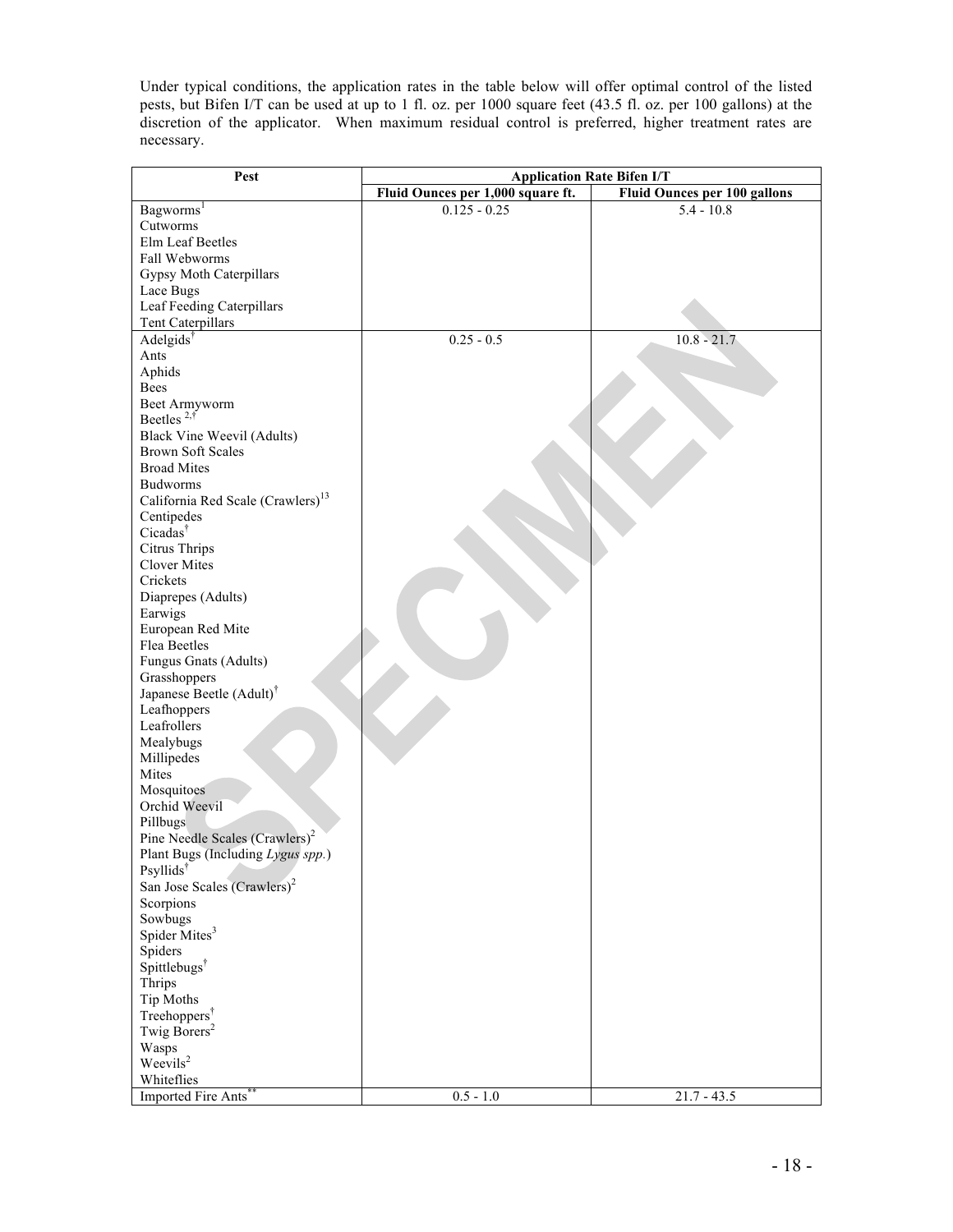| Leafminers                 |  |
|----------------------------|--|
| Pecan Leaf Scorch Mite     |  |
| Pine Shoot Beetle (Adults) |  |
| Spider Mites <sup>14</sup> |  |
| Stink Bugs                 |  |
|                            |  |

**1 Bagworms:** For optimum control treat when larvae have started to hatch and are young, directing spray to contact as many larvae as possible. **<sup>2</sup>**

<sup>2</sup>Beetles, Scale Crawlers, Twig Borers, and Weevils: Apply to plant foliage; also treat trunks, stems, and twigs.

<sup>3</sup>Spider Mites: Apply during spring and mid-summer for most effective control of twospotted spider mites. During mid- to late-summer it may be necessary to make more frequent treatments, possibly at higher rates suitable control. Control may be enhanced by adding a surfactant or horticultural oil or by combining Bifen I/T with other products registered to control mites. Applications of Bifen I/T may be alternated with chemicals offering other modes of action delay or prevent control resistance by twospotted spider mites. For recommendations on resistance management in your region check with your local Cooperative Extension Service.

\*\*For foraging ants.

**†** Not for use in California.

#### **Pest Control on Outside Surfaces and Around Buildings**

Follow Additional Application Restrictions for Residential Outdoor Surface and Space Sprays under DIRECTIONS FOR USE.

Applications to vertical exterior surfaces (e.g., foundations) are permitted to a maximum height of 3 feet from ground level. Sections of vertical exterior surfaces that abut non-porous horizontal surfaces can only be treated if either 1) these sections are protected from rainfall and spray from sprinklers or 2) they do not drain into a sewer, storm drain, or curbside gutter (e.g., not to sections that abut driveways or sidewalks that drain into streets.)

Bifen I/T may be used to control Ants, including Carpenter Ants and Fire Ants, Armyworms, Bees, Beetles† , Biting Flies, Boxelder Bugs, Centipedes, Chiggers, Chinch Bugs, Clover Mites, Crickets, Cutworms, Dichondra Flea Beetles, Earwigs, Elm Leaf Beetles, Firebrats, Fleas, Flies, Gnats, Grasshoppers, Hornets, Japanese Beetles† , Midges, Millipedes, Mosquitoes, Moths, Roaches (including Cockroaches), Scorpions, Silverfish, Sod Webworms, Sowbugs (Pillbugs), Spider Mites, Spiders (including Black Widow Spiders), Springtails, Ticks (including Brown Dog Ticks), and Wasps. † Not for use in California.

Use a 0.02 to 0.06% dilution to spray the outside surfaces of buildings such as private homes, duplexes, townhouses, condominiums, house trailers, apartment complexes, carports, garages, fence lines, storage sheds, barns, and other residential and non-commercial structures. Sites of treatment include, but are not limited to, exterior siding, foundations, porches, window frames, eaves, patios, garages, garbage areas, lawn areas, trunks of trees and shrubs and other areas where pests my be found. Use a spray volume of up to 10 gallons of emulsion per 1,000 square feet. Use higher dilution volumes if vegetation or landscape materials are dense.

#### **Mixing Directions**

| Suspension | Bifen I/T per gallon of water | Remarks                                                     |
|------------|-------------------------------|-------------------------------------------------------------|
| $0.02\%$   | $0.33$ fl. oz.                | -Do not use household utensils to measure Bifen I/T.        |
|            |                               | -Use higher treatment rates for quicker knockdown or longer |
| $0.06\%$   | $1.0$ fl. oz.                 | residual control.                                           |
|            |                               | -High pest pressure may require subsequent applications.    |
|            |                               | -Repeat application only if there is evidence of renewed    |
|            |                               | insect activity and not more than once per 7 days.          |

**Perimeter Treatment:** Treat a band of soil and vegetation 6 to 10 feet wide around and next to the structure and the foundation of the structure to a height of 2 to 3 feet. Use 0.33 to 1.0 fluid oz. of Bifen I/T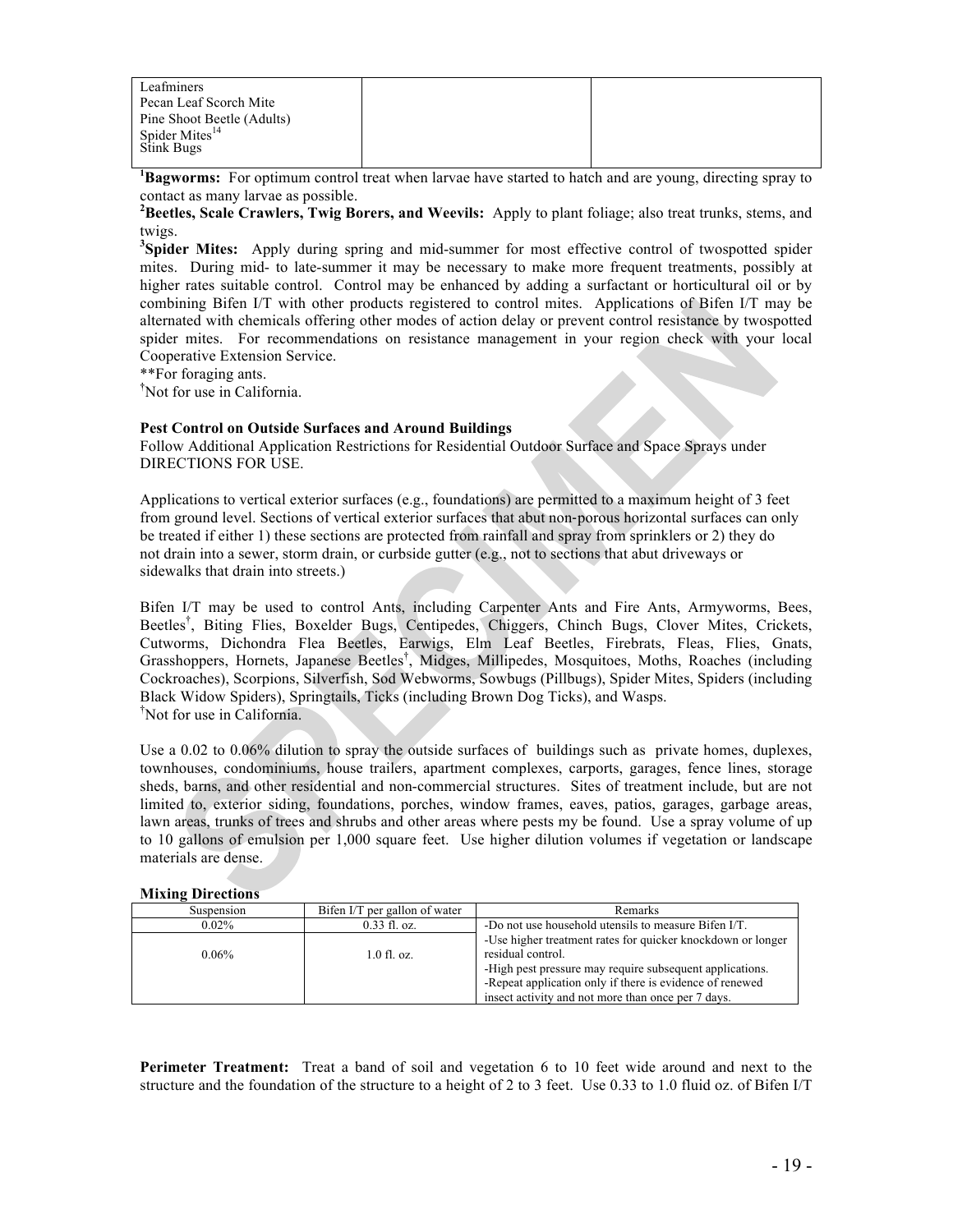per 1,000 square feet in enough water to provide sufficient coverage (refer to Perimeter Application Dilution Chart).

For sections of foundation that abut non-porous horizontal surfaces, the treated areas must be protected from rainfall and spray from sprinklers or they do not drain into a sewer, storm drain, or curbside gutter (e.g. not to sections that abut driveways or sidewalks that drain into streets.)

| Application<br>Volume:<br><b>Gallons Per</b> | <b>Application Rate:</b><br><b>Fluid Ounces Per</b> | вися и т стински дервканон вницоп спате<br>Fluid Ounces* of Bifen I/T Diluted to these Volumes of Finished<br><b>Spray</b> |           |               |             |
|----------------------------------------------|-----------------------------------------------------|----------------------------------------------------------------------------------------------------------------------------|-----------|---------------|-------------|
| 1000 sq. ft.                                 | 1000 sq. ft.                                        | 1 gallon                                                                                                                   | 5 gallons | 10 gallons    | 100 gallons |
| 1                                            | 0.33                                                | 0.33                                                                                                                       | 1.67      | 3.33          | 33.3        |
| 1                                            | 0.5                                                 | 0.5                                                                                                                        | 2.5       | 5.0           | 50.0        |
|                                              | 0.67                                                | 0.67                                                                                                                       | 3.33      | 6.67          | 66.7        |
|                                              | 0.75                                                | 0.75                                                                                                                       | 3.75      | 7.5           | 75.0        |
|                                              | 1.0                                                 | $1.0\,$                                                                                                                    | 5.0       | 10.0          | 100.0       |
| $\overline{c}$                               | 0.33                                                | 0.17                                                                                                                       | 0.83      | 1.65          | 16.5        |
|                                              | 0.5                                                 | 0.25                                                                                                                       | 1.25      | 2.5           | 25.0        |
| $\frac{2}{2}$                                | 0.67                                                | 0.33                                                                                                                       | 1.67      | 3.35          | 33.5        |
|                                              | 0.75                                                | 0.38                                                                                                                       | 1.88      | 3.75          | 37.5        |
| $\frac{2}{2}$                                | 1.0                                                 | 0.5                                                                                                                        | 2.5       | 5.0           | 50.0        |
| $\overline{3}$                               | 0.33                                                | 0.11                                                                                                                       | 0.55      | 1.10          | 11.0        |
| $\overline{\mathbf{3}}$                      | 0.5                                                 | 0.17                                                                                                                       | 0.83      | 1.67          | 16.7        |
| 3                                            | 0.67                                                | 0.22                                                                                                                       | 1.11      | 2.23          | 22.3        |
| 3                                            | 0.75                                                | 0.25                                                                                                                       | 1.25      | $2.5^{\circ}$ | 25.0        |
| $\overline{\mathbf{3}}$                      | $1.0\,$                                             | 0.33                                                                                                                       | 1.67      | 3.33          | 33.3        |
| $\overline{4}$                               | 0.33                                                |                                                                                                                            | 0.41      | 0.83          | 8.3         |
| 4                                            | 0.5                                                 | 0.13                                                                                                                       | 0.63      | 1.25          | 12.5        |
| 4                                            | 0.67                                                | 0.17                                                                                                                       | 0.84      | 1.67          | 16.7        |
| 4                                            | 0.75                                                | 0.19                                                                                                                       | 0.94      | 1.88          | 18.8        |
| 4                                            | 1.0                                                 | 0.25                                                                                                                       | 1.25      | 2.5           | 25.0        |
| 5                                            | 0.33                                                |                                                                                                                            | 0.33      | 0.67          | 6.7         |
| $\frac{5}{5}$                                | 0.5                                                 | 0.1                                                                                                                        | 0.5       | 1.0           | 10.0        |
|                                              | 0.67                                                | 0.13                                                                                                                       | 0.67      | 1.33          | 13.3        |
| 5                                            | 0.75                                                | 0.15                                                                                                                       | 0.75      | 1.5           | 15.0        |
| 5                                            | 1.0 <sub>l</sub>                                    | 0.2                                                                                                                        | $1.0\,$   | 2.0           | 20.0        |
| 10                                           | 0.33                                                |                                                                                                                            | 0.17      | 0.33          | 3.3         |
| 10                                           | 0.5                                                 |                                                                                                                            | 0.25      | 0.5           | 5.0         |
| 10                                           | 0.67                                                |                                                                                                                            | 0.33      | 0.67          | 6.7         |
| 10                                           | 0.75                                                |                                                                                                                            | 0.38      | 0.75          | 7.5         |
| 10                                           | 1.0                                                 | 0.1                                                                                                                        | 0.5       | 1.0           | 10.0        |

**Bifen I/T Perimeter Application Dilution Chart**

\*To convert to milliliters, multiply by 29.57

1 fluid oz. = 29.57 ml = 2 tablespoons = 6 teaspoons

**Do not use household utensils to measure Bifen I/T.**

**Ant and Fire Ant Mound Drench Using 0.06% Dilution:** Use 1-2 gallons of dilution for each mound area. Sprinkle the mound until wet and apply to a 4 ft. diameter circle around the mound. For mounds larger than 12 inches, use a larger volume. Application should be made in late evening or early morning when it is cooler  $(65^\circ - 80^\circ)$  when insects are most active.

**Mosquito Control:** To control mosquitoes around buildings, landscapes, and lawns, dilute 0.33 to 1.0 fl. oz. per gallon of water and use one gallon of dilution per 1000 square feet as a general spray. Bifen I/T can be mixed at lower concentrations and applied at higher volumes to ensure application of the proper amount of product to a given area (refer to the Ornamental or Perimeter Application Charts).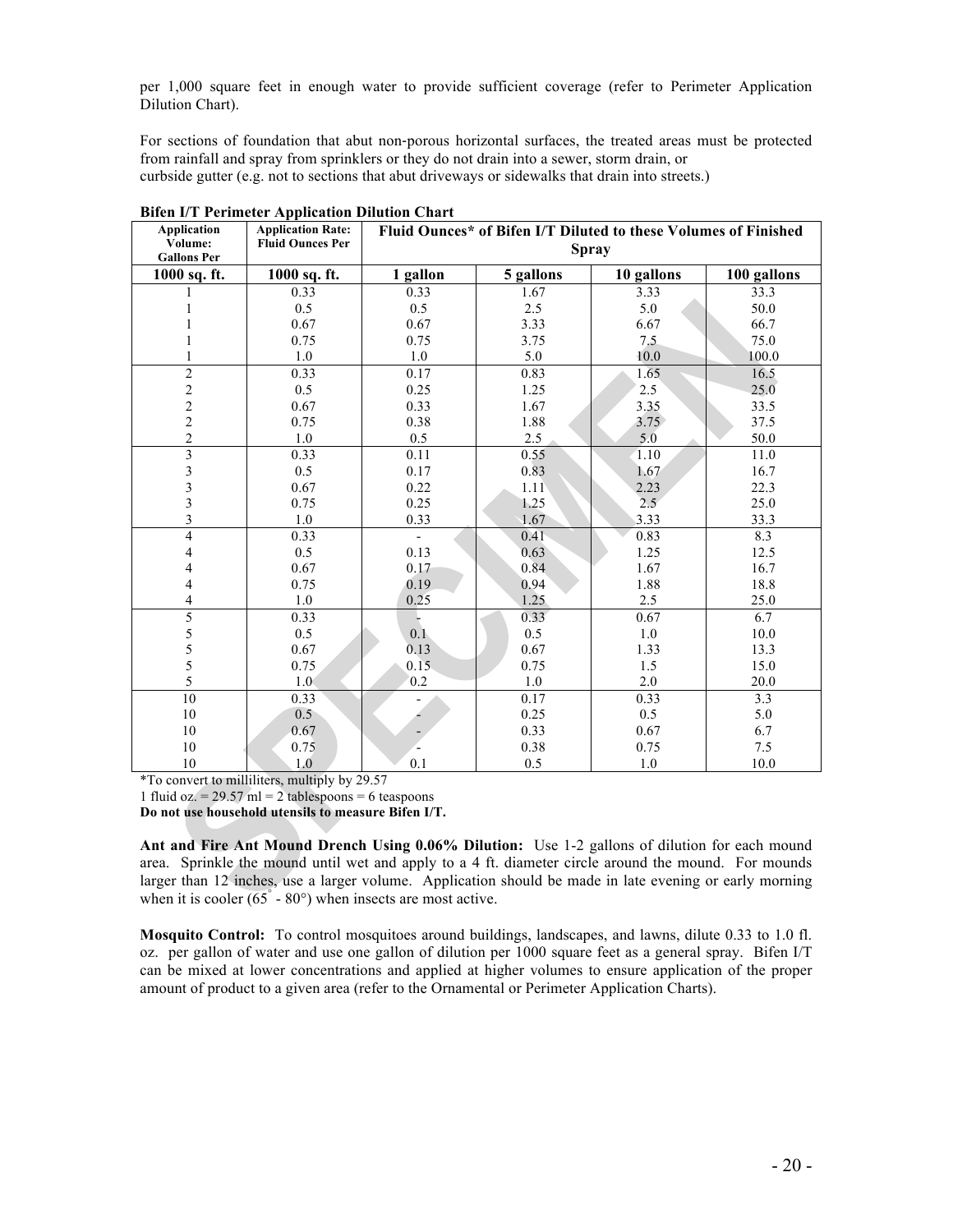# **Other Pest Control Applications**

#### **Controlling Ants Indoors and Outdoors**

**Pest Ants Indoors:** Apply to ant nests for best results. Apply a dilution of 0.5 to 1.0 fl. oz. of Bifen I/T per gallon of water at the rate of one gallon of dilution per 1000 square feet to places where ants have been seen or are believed to forage as a general surface, spot or crack and crevice treatment. Some of these areas include baseboards, cracks and crevices, in and behind cabinets, under and behind dishwashers, furnaces, refrigerators, sinks and stoves, around pipes, and in corners. Pay close attention when treating entry points into the home or around windows and doors. When combining liquid Bifen I/T treatments with bait treatments, use Bifen I/T as instructed above and apply baits in those areas where Bifen I/T has not been applied.

**Pest Ants Outdoors:** Apply to ant nests for best results. Treat ant trails, around windows and doors, and other places where ants have been seen or are likely to forage. As stated in the "Pest Control on Outside Surfaces and Around Buildings" section, treat using a low or high volume perimeter treatment depending on density of vegetation and landscaping materials. When treating concrete surfaces, more frequent treatments, higher dilutions and/or application volumes may be needed for ant control. The following procedures must be followed to help achieve maximum control of the pest:Dilute 0.5 to 1.0 fl. oz. of Bifen I/T per gallon of water and applying at a rate of up to 10 gallons of dilution per 1,000 square feet for maximum residual control.

- 1. Vegetation and porous surfaces should be treated with high volume applications using dilutions that are calculated to deliver 0.5 to 1.0 fluid oz. of Bifen I/T per 1,000 square feet (refer to the Ornamental and Perimeter Application Dilution Charts).
- 2. Treat non-porous surfaces with low volume applications using 0.5 to 1.0 fluid oz. of Bifen I/T per gallon of water and applying this dilution at the rate of one gallon per 1,000 square feet.

**Carpenter Ants Indoors:** Treat areas where carpenter ants are seen or are predicted to forage, such as, baseboards, in and behind cabinets, under and behind dishwashers, furnaces, refrigerators, sinks, and stoves, around pipes, cracks and crevices, and in corners by diluting 0.5 to 1.0 fluid oz. of Bifen I/T per gallon of water and applying at the rate of one gallon of dilution per 1,000 square feet as a general surface, crack and crevice, spot and/or foam application. Spray or foam into cracks and crevices or drill holes and spray, mist or foam into voids and galleries where carpenter ants or their nests are present. When combining liquid Bifen I/T treatments with bait treatments, use Bifen I/T as instructed above and apply baits in those areas where Bifen I/T has not been applied.

**Carpenter Ants Outdoors:** Treat carpenter ant nests for best results. Treat areas where carpenter ants are seen or are believed to forage, such as ant trails, and around doors and windows. As stated in the "Pest Control on Outside Surfaces and Around Buildings" section, treat using a low or high volume perimeter treatment. When treating concrete surfaces, more frequent treatments, higher dilutions and/or application volumes may be needed for carpenter ant control. The following procedures must be followed to help achieve maximum control of the pest:

1.Dilute 0.5 to 1.0 fl. oz. of Bifen I/T per gallon of water and apply at a rate of up to 10 gallons of dilution per 1,000 square feet to obtain residual control.

2.Vegetation and porous surfaces should be treated with high volume applications using dilutions that are calculated to deliver 0.5 to 1.0 fluid oz. of Bifen I/T per 1,000 square feet (refer to the Ornamental and Perimeter Application Dilution Charts).

3.Treat non-porous surfaces with low volume applications using 0.5 to 1.0 fluid oz. of Bifen I/T per gallon of water and applying this dilution at the rate of one gallon per 1,000 square feet.

4.Use 0.5 to 1.0 fl. oz. of Bifen I/T per gallon of water on tree trunks with carpenter ant trails or evidence of foraging. Apply to the bark, completely wetting it from the bottom of the tree to the highest possible point on the trunk.

To control carpenter ants inside deck materials, fencing, trees, utility poles or other structural elements, drill to find the inside infested cavity and inject or foam a 0.06% dilution (1.0 fl. oz. of Bifen I/T per gallon of water) into the cavity with adequate volume and a proper treatment tool with a splash-back guard. Where there are ants tunneling below the surfaces, dilute 0.5 to 1.0 fl. oz. of Bifen I/T per gallon of water and applying as a drench or foam at intervals of 8 to 12 inches. A uniform barrier should be established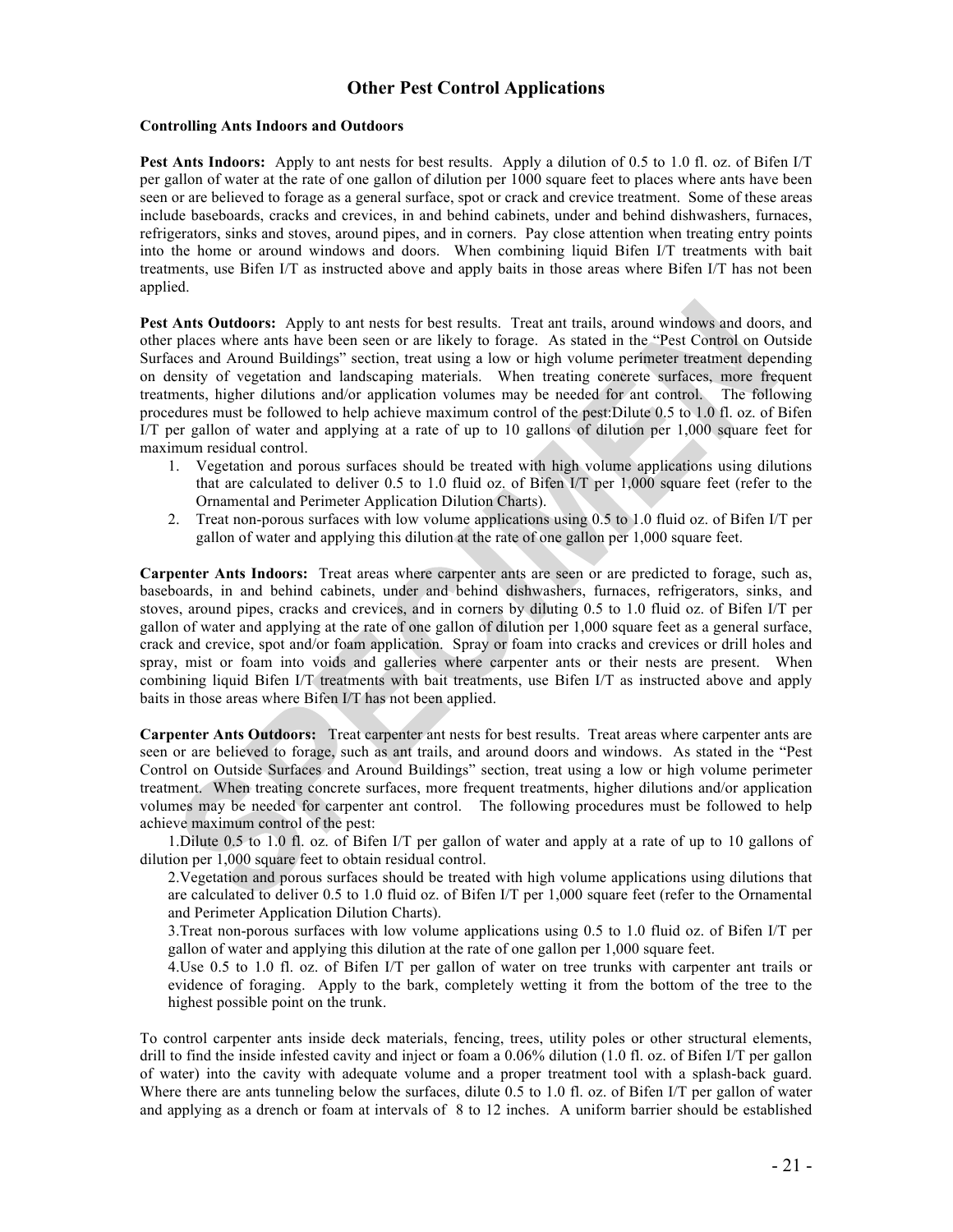where there are ants tunneling below surfaces such as, at the edges of walls, driveways or other hard surfaces.

Use a sprinkling can or a hose-end sprayer to distribute a coarse drenching spray, apply a 0.06% dilution to stored lumber and wood piles. This wood may be used for lumber or may be burned after 30 days. Do not use this method of application in structures.

Diluting 1.0 fluid oz. of Bifen I/T per gallon of water and applying to the soil below where the firewood will be stacked at the rate of one gallon of dilution per 8 square feet will protect the wood from carpenter ants.

DO NOT treat firewood with this product.

#### **Controlling Termites (Above Ground Only)**

The treatment methods that are expressed below are intended to kill termite workers or winged reproductives present at the time of application. These methods should supplement, not substitute for, mechanical alteration, soil treatment or foundation treatment.

Controlling winged reproductive termites and exposed workers in localized areas may be accomplished by diluting 1.0 fl. oz. of Bifen I/T per gallon of water and applying the dilution at the rate of one gallon per 1000 square feet to crawl spaces, unfinished basements, attics, and other crawl spaces as a course fan spray. Both swarming termites and the areas where they gather should be treated.

Controlling above-ground termites in localized areas of infested wood may be accomplished by diluting 1.0 fl. oz. of Bifen I/T per gallon of water and applying as a foam or a liquid to voids and galleries in wood that is damaged in addition to spaces between wooden structural members and between the foundation and sill plate where the wood is at risk of to attack. Drilling and then injecting the foam or dilution into damaged wood or wall voids with an appropriate directional injector will help reach those areas that are not easy to access. After treatment is completed, securely plug the holes that are in regularly occupied areas in the construction elements.

Controlling termite carton nests in building voids can be accomplished by diluting 1.0 fl. oz. of Bifen I/T per gallon of water and applying as a foam or a liquid using a pointed projection tool. To obtain control, various depths of injection and numerous injection points may be needed. After treatment is complete and when feasible, remove the carton nest material from the building void.

#### **Pests Under Slabs**

To control infestations of Arthropods (e.g., ants, cockroaches, and scorpions) that live beneath the slab area, drill or horizontally rod and inject 1 gallon of a 0.06% to 0.12% dilution per 10 square feet or 2 gallons of dilution per 10 linear feet

## **Posts, Poles, and Other Constructions**

Around wooden constructions (signs, fences, and landscape ornamentation) an insecticidal barrier can be established by treating with a 0.06% dilution. Sub-surface injection and gravity-flow through holes in the bottom of the trench, are two treatment methods that can be used on poles and posts that have already been installed. Establishing a complete chemical zone around the pole can be accomplished by treating on all sides. For poles and posts that are fewer than 6 inches in diameter use 1 gallon of dilution per foot of depth and 1.5 gallons for larger poles, applying under the wood to a depth of 6 inches. 4 gallons per 10 linear feet per foot of depth should be used for larger constructions.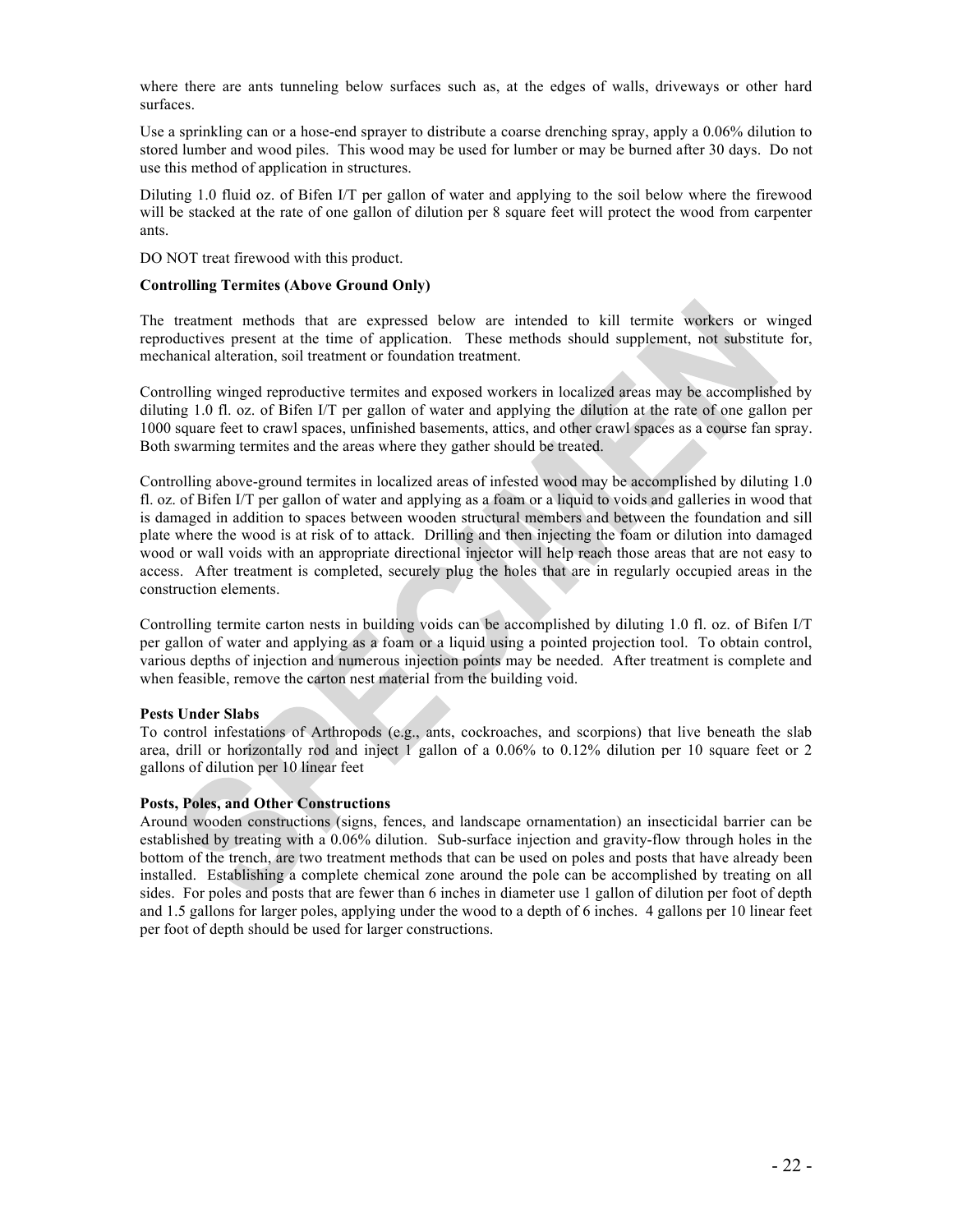| <b>Insects</b>                | <b>Application Rate</b>         | <b>Remarks</b>                      |  |
|-------------------------------|---------------------------------|-------------------------------------|--|
| Termites                      | Apply a 0.06% dilution to voids | -Can be applied as a paint or fan   |  |
| Ants                          | and galleries in damaged wood   | spray.                              |  |
| Carpenter Ants                | and in spaces between wooden    | -Place plastic sheeting under       |  |
| Wood-infesting beetles        | members of a structure and      | overhead areas that are spot        |  |
| (including but not limited to | between wood and foundations    | treated except for soil surfaces in |  |
| Old House Borer & Powder      | where wood is at risk.          | crawl spaces.                       |  |
| Post)                         |                                 | -Areas to which access is difficult |  |
|                               |                                 | can be treated by drilling, and     |  |
|                               |                                 | then injecting dilution with a      |  |
|                               |                                 | crack and crevice injector into the |  |
|                               |                                 | damaged wood or void spaces.        |  |
|                               |                                 | (Not intended as a replacement      |  |
|                               |                                 | for soil treatment, mechanical      |  |
|                               |                                 | alteration or fumigation to control |  |
|                               |                                 | widespread infestation of wood-     |  |
|                               |                                 | infesting insects.                  |  |

**Control of Wood-Infesting Insects in Wood** (Localized Areas in Structures)

## **Control of Wood-Infesting Insects and Nuisance Pests (**Outside of Structures)

In order to control wood-infesting insects active inside trees, utility poles and/or fences, a 0.06% dilution should be injected into the infested cavity, which can be found by drilling into the wood. If treating nuisance pests on the exterior of the structure, use a fan spray at a maximum pressure of 25 p.s.i. and apply up to the point of runoff. To control Bees, Wasps, Hornets, and Yellow-Jackets, direct the spray at nest openings in the ground, bushes, and in cracks and crevices, where the insects may nest. Saturate the openings and contact as many insects as possible.

**Underground Services** (e.g. cables, conduits, pipes, utility lines, wires, etc.) may be in right-of-ways, inside of structures or to guard long range (miles) of installations of services.

Treat the soil using a 0.06 to 0.12% Bifen I/T dilution to prevent and control termite and ant infestations.

Treat the bottom of the trench with 2 gallons of dilution per 10 linear feet and let it soak into the soil. Place the services on the treated soil and cover with about 2 inches of fill soil. Apply another 2 gallons per 10 linear feet over the fill soil to complete the chemical barrier. Only threat the soil in the area near the services in wide trenches, but ensure a continuous barrier of treated soil surrounding the services.

In the event that the soil will not accept the volume stated above, 1 gallon of 0.12% Bifen I/T may be applied per 10 linear feet of trench over the soil that covers the services and to the base of the trench.

Fill the remainder of the trench with the treated fill soil. Where each service sticks out of the ground, the soil may be treated by trenching/rodding no more than 1 to 2 gallons of dilution into the soil.

**Precautions:** Do not treat electrically active underground services.